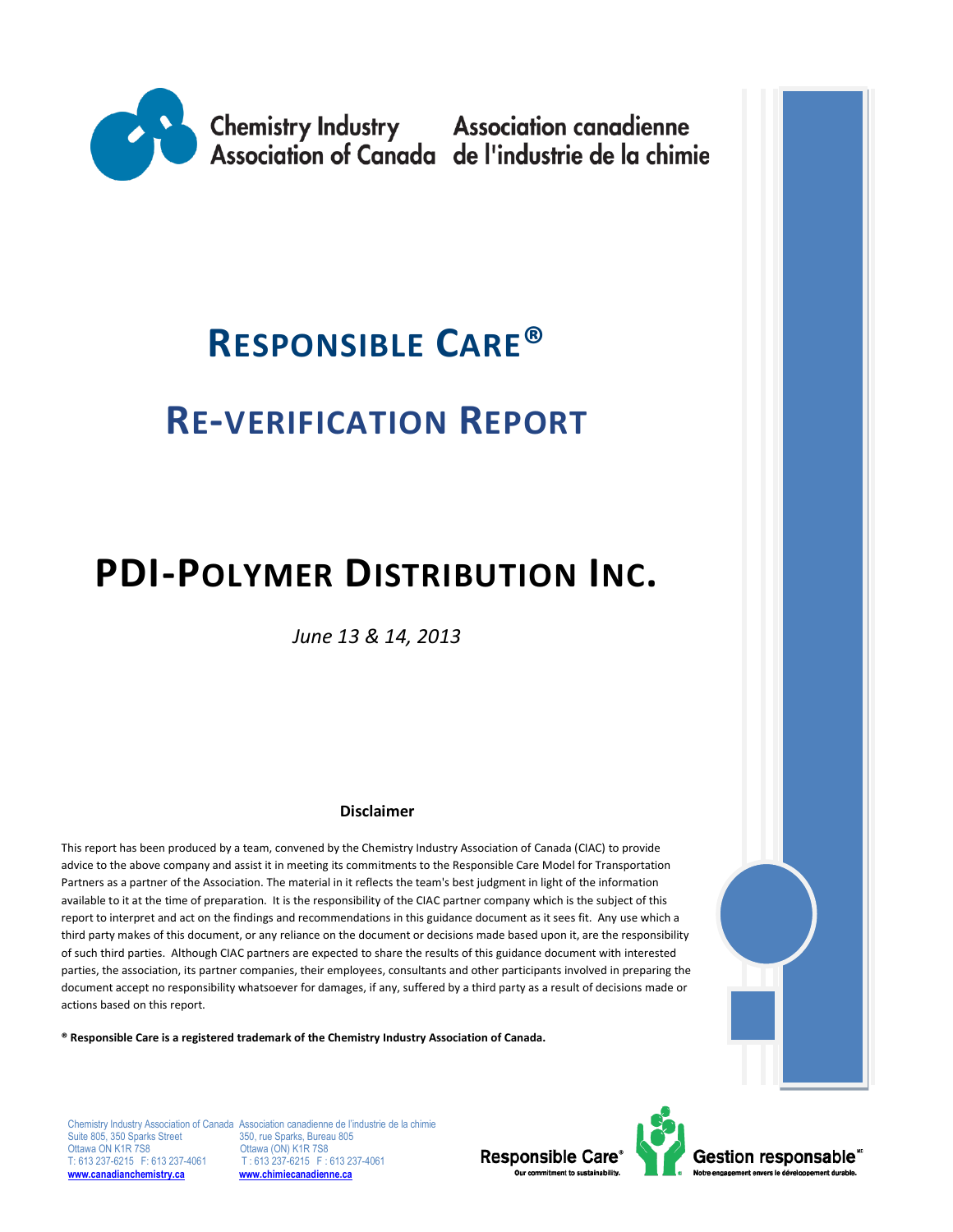# EXECUTIVE SUMMARY

This report documents the observations and conclusions of the independent verification team tasked with conducting a Responsible Care Re-verification of PDI-Polymer Distribution Inc. The re-verification was primarily undertaken on June 13 and 14, 2013 and included a team visit to the company's facilities in Guelph, Ontario. Selected members of the team also made short visits to facilities at Concord, Ontario and Calgary Alberta on June 21, 2013 and July 23, 2013 respectively. Short telephone discussions were conducted with some neighbours local to the Victoria Road and Elizabeth Street facilities in Guelph. This was the first Responsible Care Re-verification completed for PDI-Polymer Distribution Inc. The initial Practice-In-Place Verification was completed on November 16-18, 2009.

While considering all aspects of the Responsible Care Model for Transportation Partners during this reverification the team placed an emphasis on conducting an in-depth examination of company aspects related to:

- Risk assessment and communication
- Impacts to and from other parties on shared facilities
- Responsible Care integration into new business
- Gap Analysis of company programs Vs. Responsible Care Model

As a result of the examination conducted, the verification team is of the opinion that the Responsible Care Ethic and Principles for Sustainability are guiding company decisions and actions, and that a self-healing management system is in place to drive continual improvement. The team believes that the company is capable of responding to the range of Findings Requiring Action identified during the re-verification summarized below and discussed in detail in the report. The re-verification is complete and no further involvement is required by the verification team.

Signed: New York 10, 2014 Dave Mack Verification Team Leader

For more information on this or the previous Responsible Care Verification Report, please contact your local company site or the company's overall Responsible Care coordinator:

Rose Dunn-Kehl, Human Resources/Health & Safety 519 837 4535 ext. 253 rose@pdibulk.com)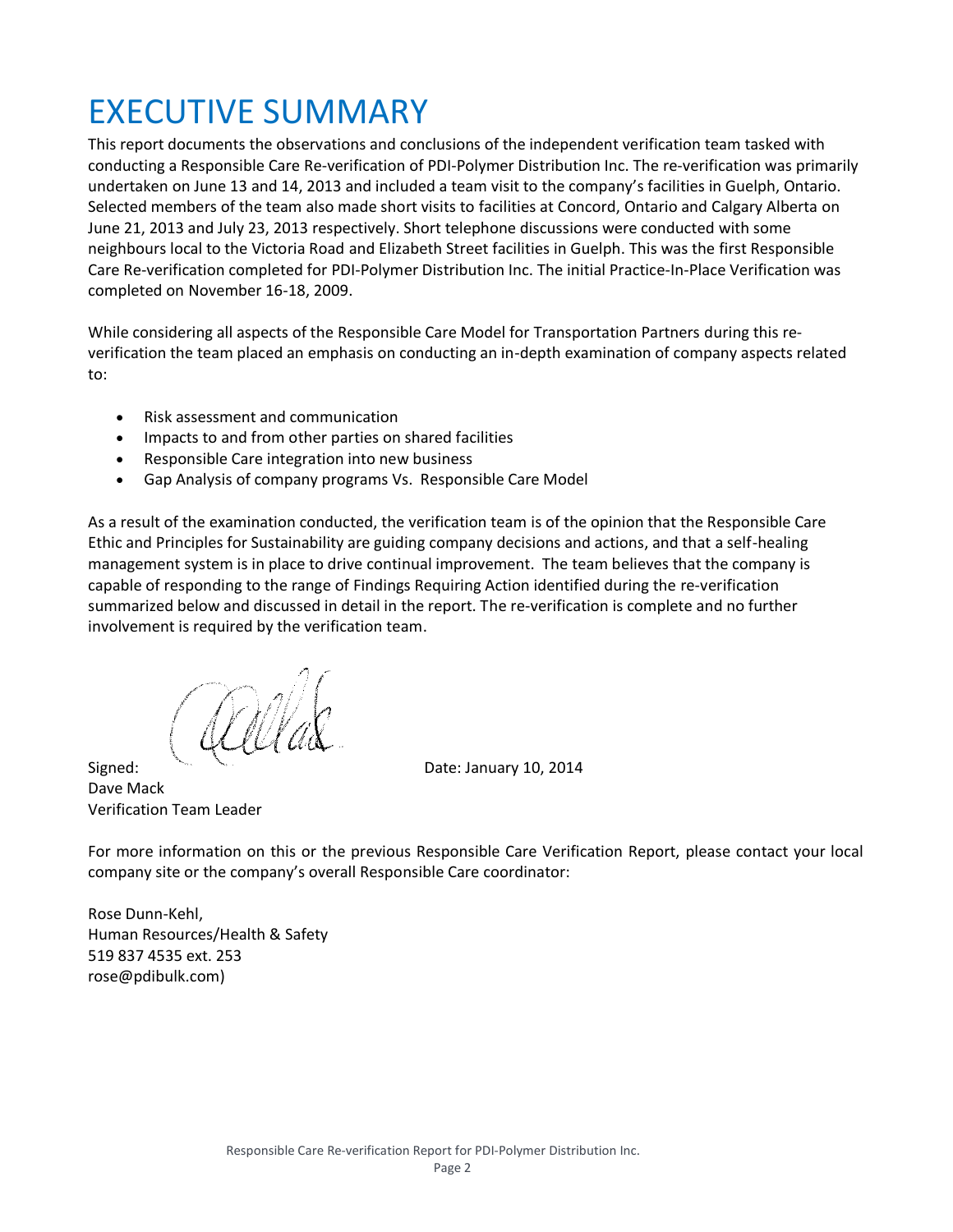# **Summary of Verification Team Observations**

# **Findings Requiring Action**

The following relate to instances where the current status is at variance with the requirements of the CIAC Responsible Care Model for Transportation Partners

- i. Establish a documented buffer zone policy that addresses means to maintain buffer zones around company property, including processes to collect information and intervene as appropriate where proposed commercial or residential developments may encroach.
- ii. Establish site specific emergency preparedness and response plans for all facilities. This should include integration with plans of other operations on shared facilities, potential impact from incident situations at neighbouring facilities, and integration with local municipal emergency plans.
- iii. Regarding community outreach and awareness:
	- o Implement a process to ensure that near residential and commercial neighbours at the Guelph Victoria Road facility are alerted in a timely manner, in the case of an emergency that could or does have an off-site impact;
	- $\circ$  At the Calgary facility, engage in a two way dialogue with surrounding industrial neighbours regarding company operations, including sharing of risks and potential emergency scenarios that might have an impact either way; and
	- o Prepare a document that describes the company's processes for all aspects of community outreach and awareness at all facilities.

# **Works in Progress**

The following relate to self-initiated actions to address identified gaps.

Completion of the following works in progress are actions required to close gaps with respect to the requirements of CIAC Responsible Care Model for Transportation Partners:

- i. Regarding hazard and risk assessment:
	- $\circ$  Implementation of the newly developed job hazard analysis process at all locations, as planned to be done within the next 12 months; and
	- o Carrying out hazard and risk assessments, including the identification of worst case incident scenarios and potential for offsite impact, and a review of current security risks, at all company locations that have yet to be done, as scheduled for completion with the next year.
- ii. The assessment as to an appropriate level of potential employee occupational health surveillance, commensurate with workplace exposures (e.g., noise, chemicals, etc.), due to be done within the next 12 months.
- iii. Address ongoing issues (e.g., noise, tank paintwork condition) with the Elizabeth Street neighbour who expressed concern during an interview with a verification team representative.
- iv. The gap analysis currently being prepared to cross reference the requirements of the CIAC Transportation Partners Responsible Care Model with related company programs, as planned for the end of 2013, including the addition of references to specific processes and procedures against each category of the model.

Completion of the following works in progress would enhance the effectiveness of current programs:

- i. Clearly identifying and isolating redundant equipment and piping at the Guelph liquids facility, to prevent inadvertent use and potential for environment, health or safety incidents.
- ii. Establishing specific waste reduction objectives for 2014.
- iii. The planned integrated emergency exercise with the municipal services and emergency response contractor at the Guelph liquids facility.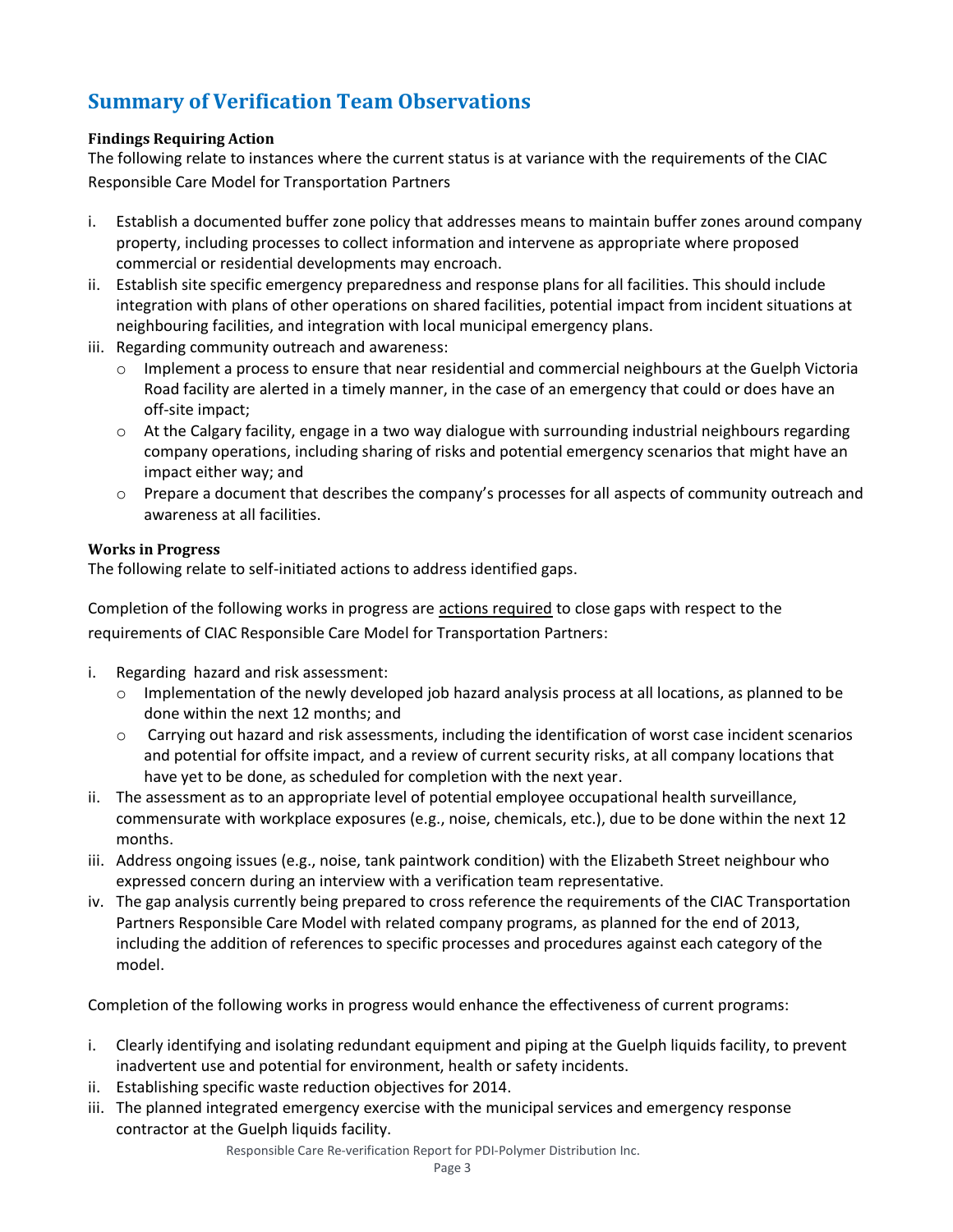iv. Implementation of the newly enhanced audit program, as planned for the end of July 2013.

# **Improvement Opportunities**

The following relate to suggested actions that would enhance the effectiveness of current programs.

- i. Regarding occupational health:
	- $\circ$  Establish a documented process for the review of new material safety data sheets, including asking customers if they are aware of any emerging scientific exposure data not yet formally published; and
	- o Review the Industrial Hygiene section of the company's Safety Manual with respect to what is actually being done versus what is defined therein.
- ii. In the current management of change procedure, add a section relating to changes of key personnel with respect to essential knowledge transfer.
- iii. Regarding other parties:
	- o Add contractors to the environment, health and safety evaluation process for new service providers;
	- o Implement a process to identify customer requests for transportation of chemicals that are explosives or drug precursors, as part of the new product approval process; and
	- o Consider periodically repeating the environment, health and safety self assessments for suppliers, service providers and customers to confirm ongoing commitments.
- iv. Consider installing a duplicate information technology server at the Guelph head office to enhance business continuity assurance, in the event of the loss of the main server.
- v. Regarding emergency response:
	- $\circ$  In all emergency preparedness and response plans, include a defined process for debriefing actual emergencies or exercises to assess the effectiveness of the response, and add a reference to the company's policy for dislocated persons; and
	- o Concurrent with facility head count drills, include incident scenario simulations as practical hands on exercises for company responders.
- vi. In the community awareness brochure, consider adding more details that specifically relate directly to the surrounding community in which the brochures are circulated. Also ensure that any technical terminology that is not common knowledge is explained, and avoid the use of acronyms.
- vii. Add a listing of all related processes and procedures to the plan-do-check-act sections of the Responsible Care Management System document (QOP014).
- viii. Regarding the promotion of Responsible Care:
	- $\circ$  Raise the profile of Responsible Care, by name, within the management system documentation. It is somewhat hidden at the "Procedure" level within the quality system; and
	- o Establish a process to ensure that all employees retain an appropriate ongoing awareness of Responsible Care. A number of those who were interviewed in the workplace were not aware of company commitments in this regard.
- vii. Consolidate all key Responsible Care related performance indicators and results into a format (e.g., scorecard) to facilitate effective tracking and communication throughout the organization.

## **Successful Practices**

The following relate to actions that strongly support sustained excellence in performance.

- i. Regarding safety of operations:
	- o The electronic on board system referred to as "Navago", which has the capacity to select and report on the least risk trucking routes for the delivery of customer products; and
	- o The "Platinum" status awarded to the company by its insurer, which represents a high level of safety in trucking operations.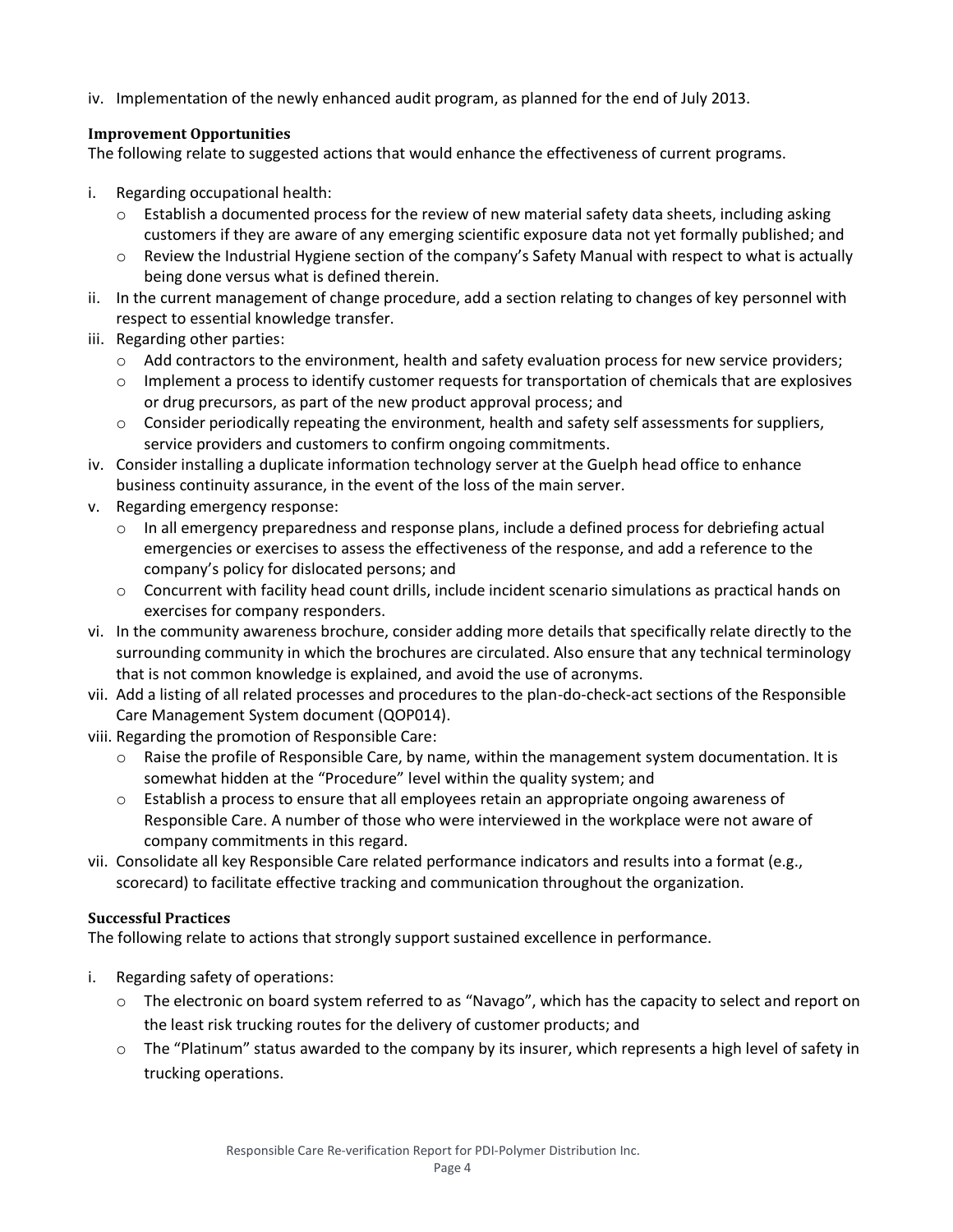- ii. At the Concord facility, the customizing of company policies, procedures and work practices to the site, including adding photos to illustrate key machinery and operations, in order to improve clarity for site personnel.
- iii. The replacement of high noise rail to truck polyethylene pellet transfer pumps with a new significantly reduced noise alternative.
- iv. Support provided to the Guelph community by providing weekly bread deliveries to the local food bank.
- v. The level of commitment to Responsible Care within the organization, and the efforts being made to clearly define processes and procedures in support of the requirements as described in the CIAC Transportation Partners Responsible Care Model.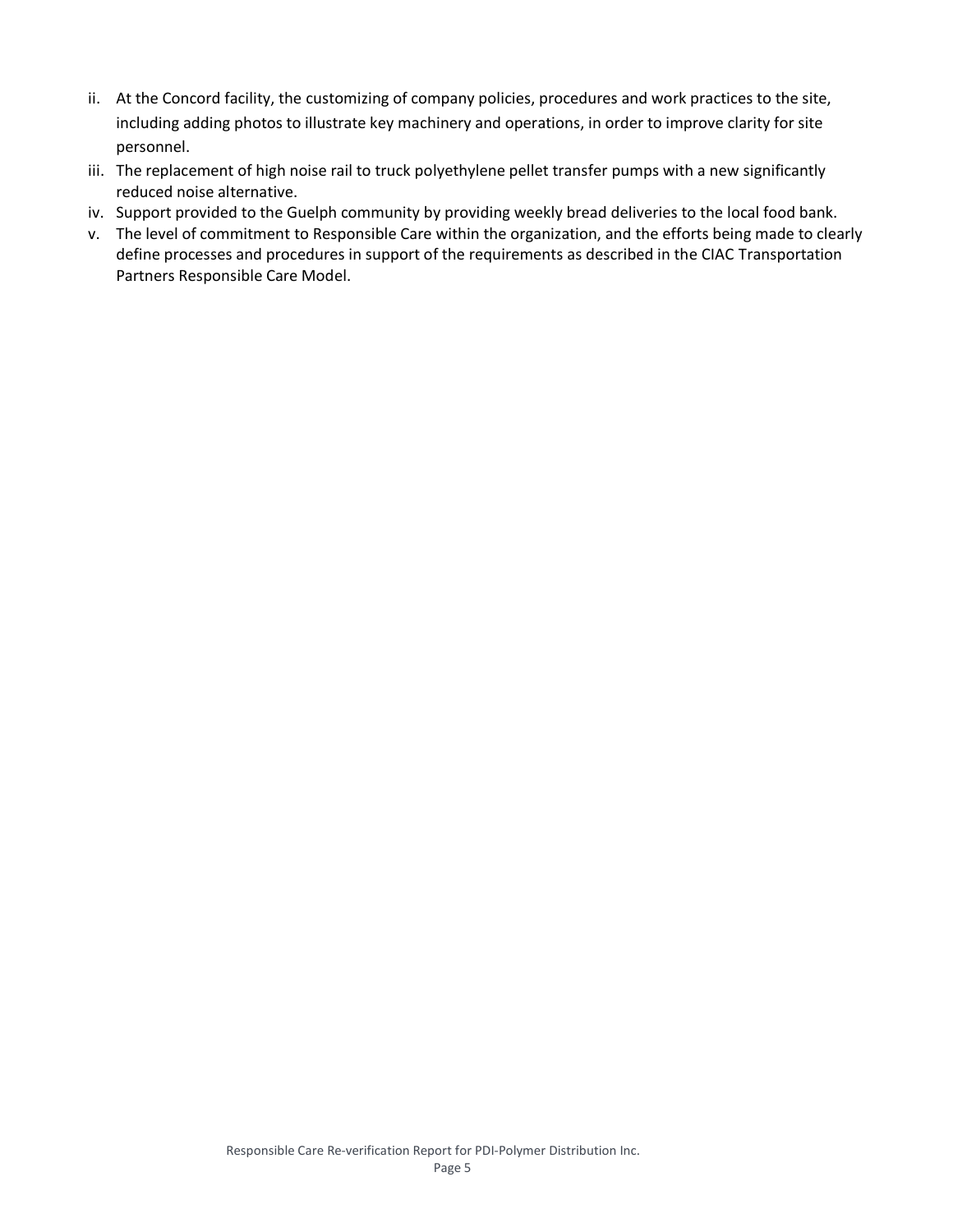# **1. Introduction**

# **1.1 About Responsible Care Verification**

As a partner of the Chemistry Industry Association of Canada (CIAC), the most senior executive responsible for PDI-Polymer Distribution Inc. operations in Canada attests annually to CIAC and its peers that the company's operations conform to the expectations contained in the Responsible Care Model for Transportation Partners and are guided by the *Responsible Care Ethic and Principles for sustainability*.

# *The Responsible Care® Ethic and Principles for Sustainability*

*We are committed to do the right thing, and be seen to do the right thing.*

*We dedicate ourselves, our technology and our business practices to sustainability - the betterment of society, the environment and the economy. The principles of Responsible Care® are key to our business success, and compel us to*:

- work for the improvement of people's lives and the environment, while striving to do no harm;
- be accountable and responsive to the public, especially our local communities, who have the right to understand the risks and benefits of what we do;
- take preventative action to protect health and the environment;
- innovate for safer products and processes that conserve resources and provide enhanced value;
- engage with our business partners to ensure the stewardship and security of our products, services and raw materials throughout their life-cycles;
- understand and meet expectations for social responsibility;
- work with all stakeholders for public policy and standards that enhance sustainability, act to advance legal requirements and meet or exceed their letter and spirit;
- promote awareness of Responsible Care, and inspire others to commit to these principles.

As an element of this commitment to Responsible Care, PDI-Polymer Distribution Inc. must, every three years, participate in an external verification intended to:

Provide the Executive Contact with an external perspective when assessing if the company is indeed meeting the intent of the CIAC Responsible Care Model for Transportation Partners, along with advice on areas that may require attention;

- 1. Identify opportunities for assisting the company when benchmarking its own practices and performance against those of its peers, thus supporting continual improvement;
- 2. Contribute to the credibility of Responsible Care amongst company personnel and stakeholders, as well as the stakeholders of the broader industry;
- 3. Identify successful company practices that can be promoted to peers in the CIAC partnership; and
- 4. Support the identification of areas of common weakness so that collective tools and guidance can be developed to improve performance in those areas across the CIAC partnership.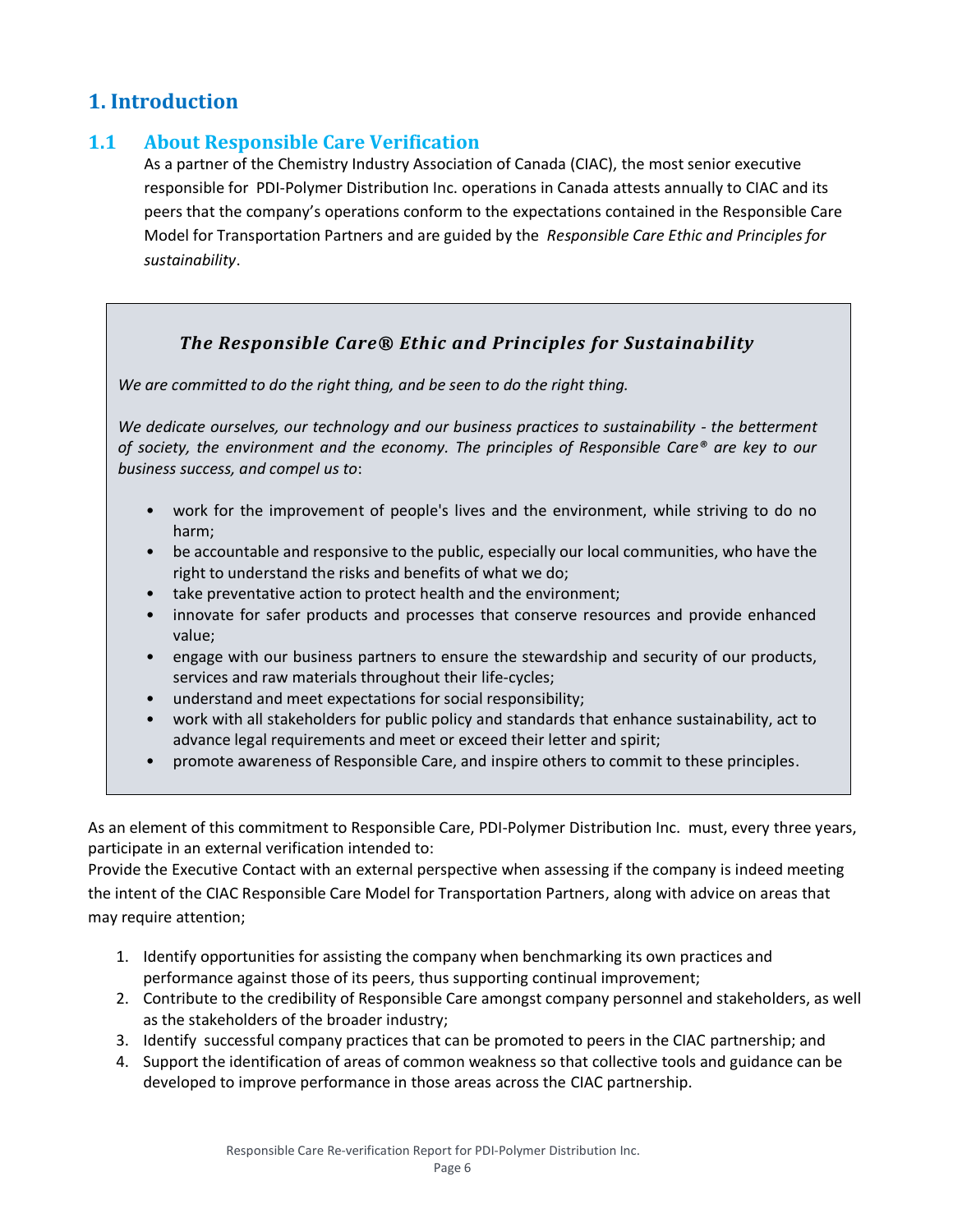Verification is conducted according to a common protocol, developed by the association's partners and others, including several critics of the chemical industry. The verification is conducted by a team consisting of:

- Knowledgeable industry experts with experience in Responsible Care;
- A representative of the public at large (usually with a public interest background and with experience in Responsible Care gained from serving on the CIAC's National Advisory Panel) and
- One or more representatives of the local communities where the company's facilities are located.

Once completed, the Verification Report is made publicly available through the CIAC website [\(www.canadianchemsitry.ca\)](http://www.canadianchemsitry.ca/). PDI-Polymer Distribution Inc. is also is expected to share the report with interested persons in its communities and other stakeholders as part of its ongoing dialogue processes.

Additional information on Responsible Care and / or the verification process can be found at the CIAC website [www.canadianchemistry.ca,](http://www.canadianchemistry.ca/) or by CIAC at [glaurin@canadianchemistry.ca](mailto:glaurin@canadianchemistry.ca) or (613) 237-6215 extension 233.

# **1.2 About PDI-Polymer Distribution Inc.**

PDI-Polymer Distribution Inc. was founded in 1987 and is a privately held company based in Guelph, Ontario. It is a full service dry and liquid bulk trucking company, with a North American delivery scope. Currently with 175 bulk tankers, 100 power units and 160 employees, the company operates terminal facilities across Canada, which include rail to truck trans-loading, packaging, warehousing, wash bay services, and container operations. Two of the facilities have full maintenance shops and two have partial maintenance shops to service the transportation fleet. There are 13 locations across Canada. Two of these locations have the rail yards at a separate location.

The majority of the facilities deal solely with plastic pellets and resins. The key location for liquid chemicals handling, storage and delivery is the Guelph – Victoria Road facility, where some hazardous liquids are handled. Liquids are also handled at the company's Montreal East facility. The company is a trans-loader and shipper of their customer products and at no time do they acquire ownership of the products that are handled. Carrier choices and delivery locations are provided by the customers and the company does not hire outside carriers. Additional information can be found on the company's website at http://pdibulk.com/

# **1.3 About This Verification**

The re-verification of PDI-Polymer Distribution Inc. was primarily undertaken on June 13 and 14, 2013 and included a team visit to the company's facilities in Guelph, Ontario. Selected members of the team also made short visits to facilities at Concord, Ontario and Calgary Alberta on June 21, 2013 and July 23, 2013 respectively. During the course of the re-verification, the team had the opportunity to interact with a wide range of company personnel, as well as some neighbours local to the Victoria Road and Elizabeth Street facilities in Guelph. Attachment 2 contains a list of those individuals interviewed and their affiliations. This is the first re-verification exercise completed for PDI-Polymer Distribution Inc. The initial Practice-In-Place Verification was completed on November 16-18, 2009.

**Name Affiliation** *Representing* Dave Mack Consultant *Team Leader & Industry verifier* David Powell University of Toronto *Public-At-Large Verifier* Daniela Fera Resident of Guelph *Community Representative*

The verification team was comprised of the following individuals.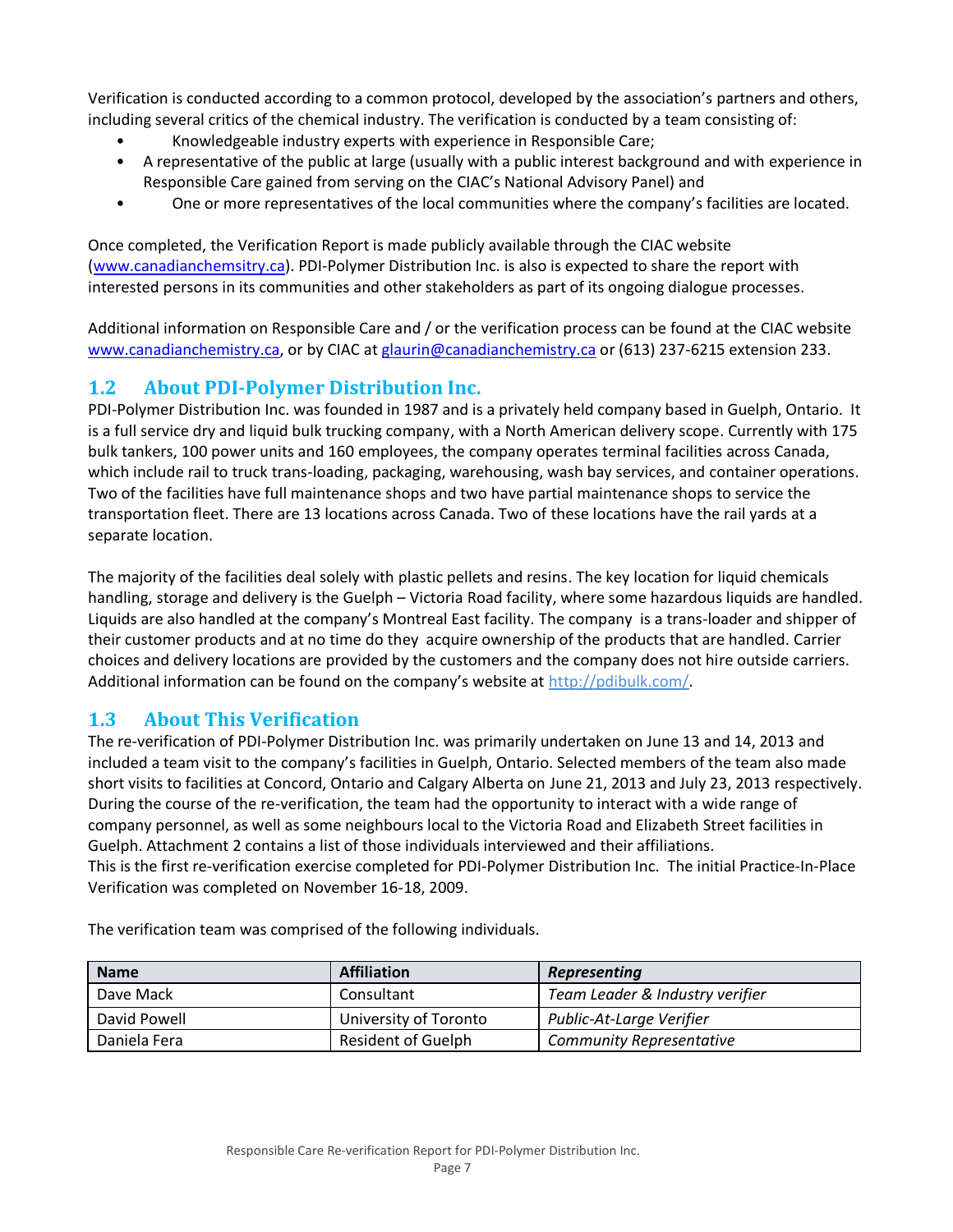# **2. Team Observations concerning commitments related to the Responsible Care Model for Transportation Partners**

During the re-verification of PDI-Polymer Distribution Inc., the verification team looked for evidence that the company was addressing the expectations documented in the CIAC Responsible Care Model for Transportation Partners. While considering all aspects of these expectations, the team placed an emphasis on conducting a more in-depth examination of certain company aspects identified by the company or the team related to:

- Risk assessment and communication
- Impacts to and from other parties on shared facilities
- Responsible Care integration into new business
- Gap Analysis of company programs Vs. Responsible Care Model

In communicating its observations, the verification team will make repeated reference to the following categories of observations:

- 1. **Findings Requiring Action;** document instances where the verification team observes specific company actions (or the absence of company actions) which are inconsistent with the expectations contained in the CIAC Responsible Care Model for Transportation Partners. Where possible, the team will communicate, based on their experience and judgment, why it is inconsistent and how the observation relates back to a possible gap in the expected management system and / or the ethic and principles underpinning company actions. The team may also provide advice on how the situation might be responded to.
- 2. **Works in Progress;** document instances where the team has observed the company self-initiating actions in response to identified gaps and deficiency arising from other internal or external audit and review activities, or where the company has self-initiated important improvement opportunities.
- 3. **Successful Practices;** document instances where the team believes the company has taken actions that strongly support sustained excellence in performance, and which should be communicated throughout the CIAC partnership.
- 4. **Improvement Opportunities;** identify instances where the team has observed company actions and decision making as being largely consistent with the expectations detailed in the CIAC Responsible Care Model for Transportation Partners, but for which the team is of the opinion that the company could support further improvement by considering alternate or additional benchmarks when undertaking its planning and decision making.

The verification team's observations of how the company has addressed the CIAC Responsible Care Model for Transportation Partners are as follows:

# **2.1 Team Observations Concerning Health and Safety**

The Health and Safety Theme defines health and safety expectations regarding all company operational aspects including warehousing, transloading, packaging, en route transportation, etc.

## **2.1.1 Occupational Safety**

There is a high level of commitment to minimizing risk to the health and safety of the company's employees, customers, and contractors and to exceeding the requirements of Responsible Care. This is defined in a documented health and safety policy supported by a number of specific procedures including a newly developed job hazard analysis process.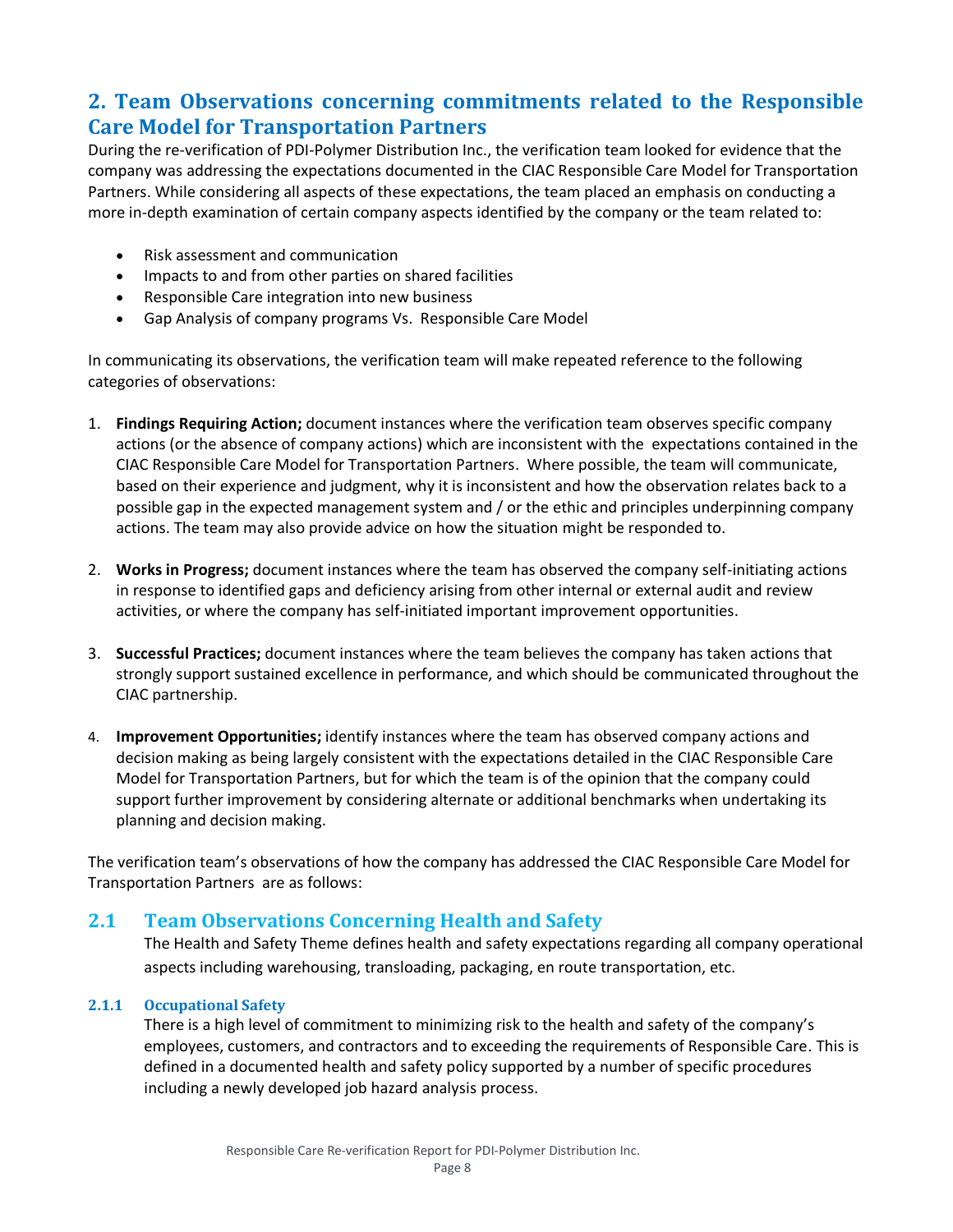All employees are made aware of workplace hazards. Those who are to handle liquid chemicals are provided with detailed information in their specific hazards as well as training in transportation of dangerous goods. Contractors who come on site are required to read and sign off on contractor safety documentation.

There is no overall employee occupational health surveillance program in place, but all drivers are required to have a pre-employment medical examination which is repeated every five years. All terminals have either a health and safety committee or representative. Committees meet regularly and minutes are posted on health and safety notice boards.

# *Works in Progress*

Completion of the following works in progress are actions required to close gaps with respect to related transportation partner model requirements:

- i. Implementation of the newly developed job hazard analysis process at all locations, as planned to be done within the next 12 months.
- ii. The assessment as to an appropriate level of potential employee occupational health surveillance, commensurate with workplace exposures (e.g., noise, chemicals, etc.), due to be done within the next 12 months.

# *Improvement Opportunities*

- Establish a documented process for the review of new material safety data sheets, including asking customers if they are aware of any emerging scientific exposure data not yet formally published.
- ii. Review the Industrial Hygiene section of the company's Safety Manual with respect to what is actually being done versus what is defined therein.

# **2.1.2 Operations Safety**

There is a documented hazard and risk assessment process in place which is intended to review conditions within the terminals to identify hazards that may have an adverse effect on people, property and the environment. Worst case incident scenarios can also be identified through this process. Hazard and risk assessments have been done for some but not all facilities. There is also a documented process in place to assess the hazards of new customer products being accepted for handling and transportation.

Transportation en-route risks are managed through an electronic system referred to as "Navago" which has the capacity to select and report on the safest routes for customer product delivery. There are terminal facility operating procedures in place, as well as a drivers' manual for transportation operations.

All trucks are fitted with an electronic system referred to as "Peoplenet" which records and reports on safe vehicle operation (e.g., speeds, heavy braking, RPM, idle time). Outputs from this system input to the company's annual safe driver awards program.

There is a documented preventive maintenance program in place for all vehicles and equipment using an online management system referred to as "Shop Link".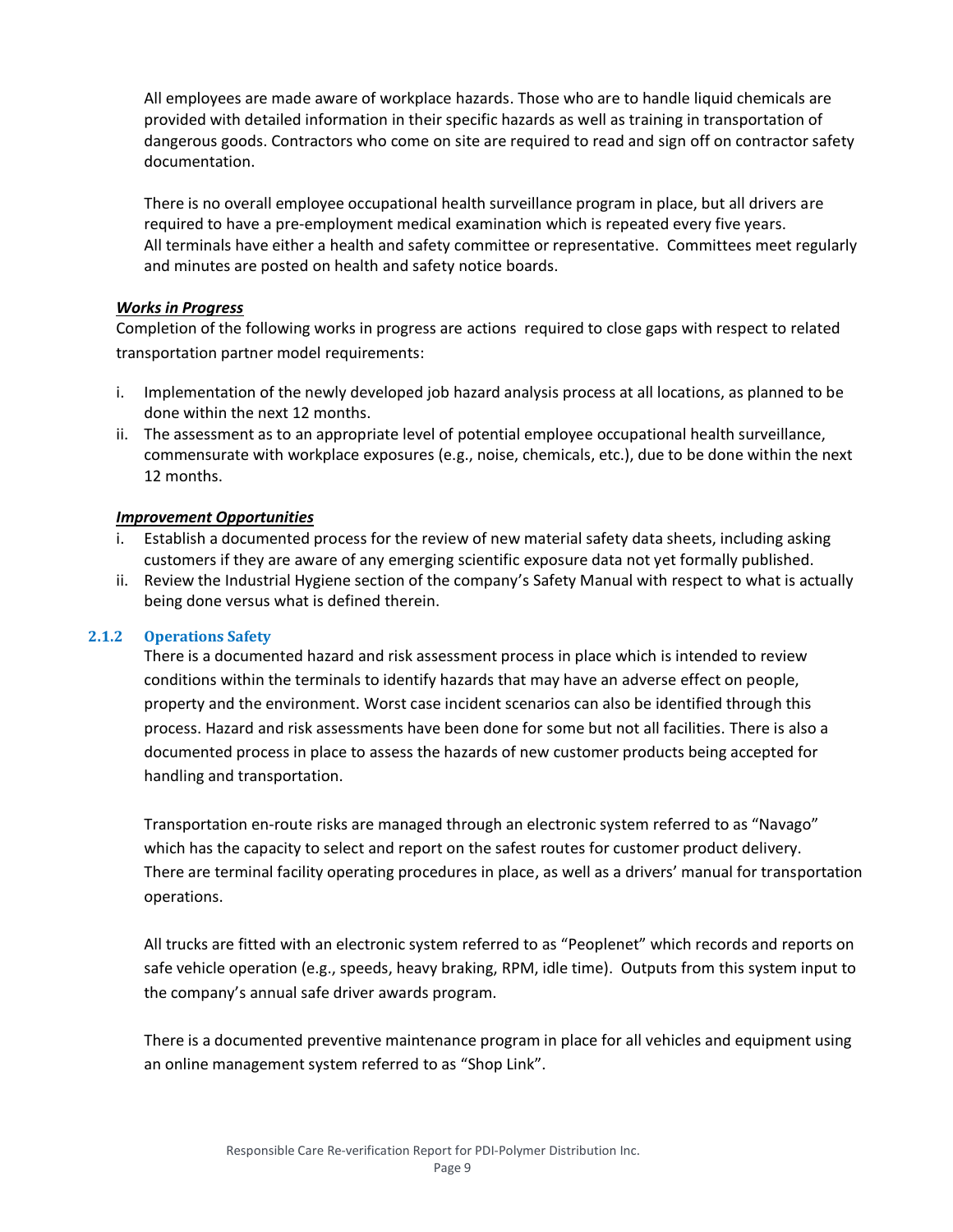The company had been awarded what is referred to as "Platinum" status by their insurer. This represents at high level of road safety, with only 1% of trucking companies in Canada having received this.

# *Finding Requiring Action*

i. Establish a documented buffer zone policy that addresses means to maintain buffer zones around company property, including processes to collect information and intervene as appropriate where proposed commercial or residential developments may encroach.

## *Work in Progress*

Completion of the following work in progress is action required to close gaps with respect to related transportation partner model requirements:

i. Carrying out hazard and risk assessments, including the identification of worst case incident scenarios and potential for offsite impact, at all company locations that have yet to be done, as scheduled for completion with the next year.

Completion of the following work in progress would enhance the effectiveness of current programs:

i. Clearly identifying and isolating redundant equipment and piping at the Guelph liquids facility, to prevent inadvertent use and potential for environment, health or safety incidents.

## *Successful Practices*

- The electronic on board system referred to as "Navago", which has the capacity to select and report on the least risk trucking routes for the delivery of customer products.
- ii. The "Platinum" status awarded to the company by its insurer, which represents a high level of safety in trucking operations.
- iii. At the Concord facility, the customizing of company policies, procedures and work practices to the site, including adding photos to illustrate key machinery and operations, in order to improve clarity for site personnel.

## *Improvement Opportunity*

In the current management of change procedure, add a section relating to changes of key personnel with respect to essential knowledge transfer.

## **2.1.3 Supply Partner Assessments**

There is a documented purchasing procedure in place which includes processes, including self assessments, for environment, health and safety evaluations on all new suppliers, service providers and customers. There is also a process for annual performance review.

For new customers a defined decision making flow chart is used which includes for specific product risk assessment.

An approved vendor list is also maintained.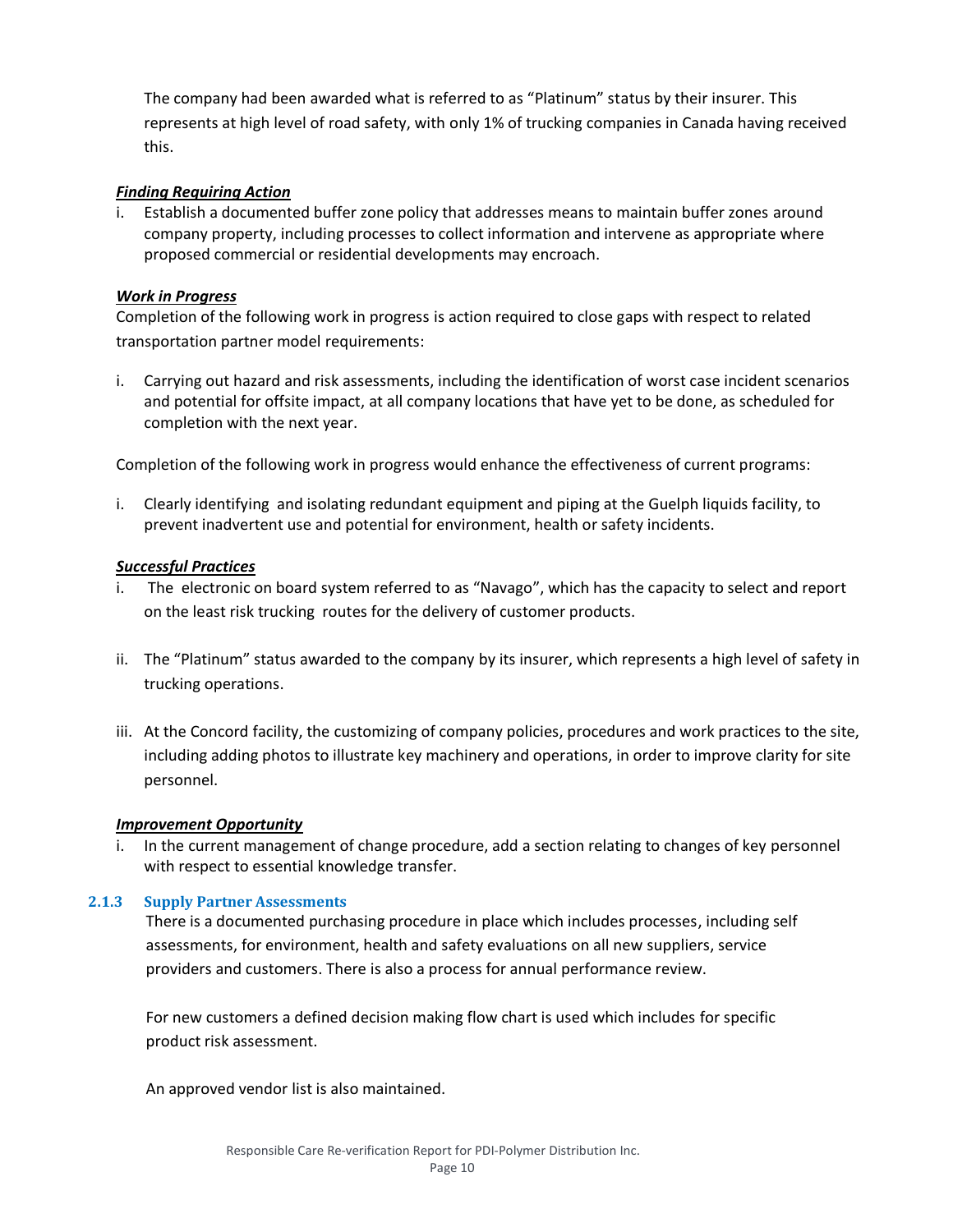# *Improvement Opportunities*

- i. Add contractors to the environment, health and safety evaluation process for new service providers.
- ii. Consider periodically repeating the environment, health and safety self assessments for suppliers, service providers and customers to confirm ongoing commitments.

# **2.2 Team Observations Concerning Environment**

The Environment Theme addresses the protection of the environment through the responsible management all company operations including warehousing, transloading, packaging, en route transportation, etc.

There is an Environmental Protection Policy in place which addresses key environmental aspects of company operations. This policy is supported by the company's terminal yard procedures. There are very little emissions and wastes from the transloading operations. Wastes are primarily from tank washing operations. The most significant emission is noise from the polyethylene rail to truck transloading pumps. In recent years the pump manufacturer has redesigned the equipment which has resulted in significant noise reduction. The company has already purchased some of these new pumps and plans to replace all remaining higher noise units with the new design.

Material Safety Data Sheets are examined for all chemicals handled to understand any issues that could result from fugitive emissions or spills. Appropriate precautions are taken primarily through the use of engineered closed loop transloading systems.

Two terminals have legacy contaminated site issues. The organizations from whom these sites were purchased have accountably to deal with these issues. There are no such legacy issues on the other sites still owned or sold by the company.

The previously mentioned onboard system referred to "Peoplenet" offers complete reports on vehicle fuel consumption. Reports from this system go to the individual drivers so they can monitor fuel economy. The maintenance shop also has access to these reports for consultation during service checks.

## *Work in Progress*

Completion of the following work in progress would enhance the effectiveness of current programs:

i. Establishing specific waste reduction objectives for 2014.

## *Successful Practice*

i. The replacement of high noise rail to truck polyethylene pellet transfer pumps with a new significantly reduced noise alternative.

# **2.3 Team Observations Concerning Security**

The Security Theme addresses the protection of people, property and information as they relate to all company operational aspects including warehousing, transloading, packaging, en route transportation, etc.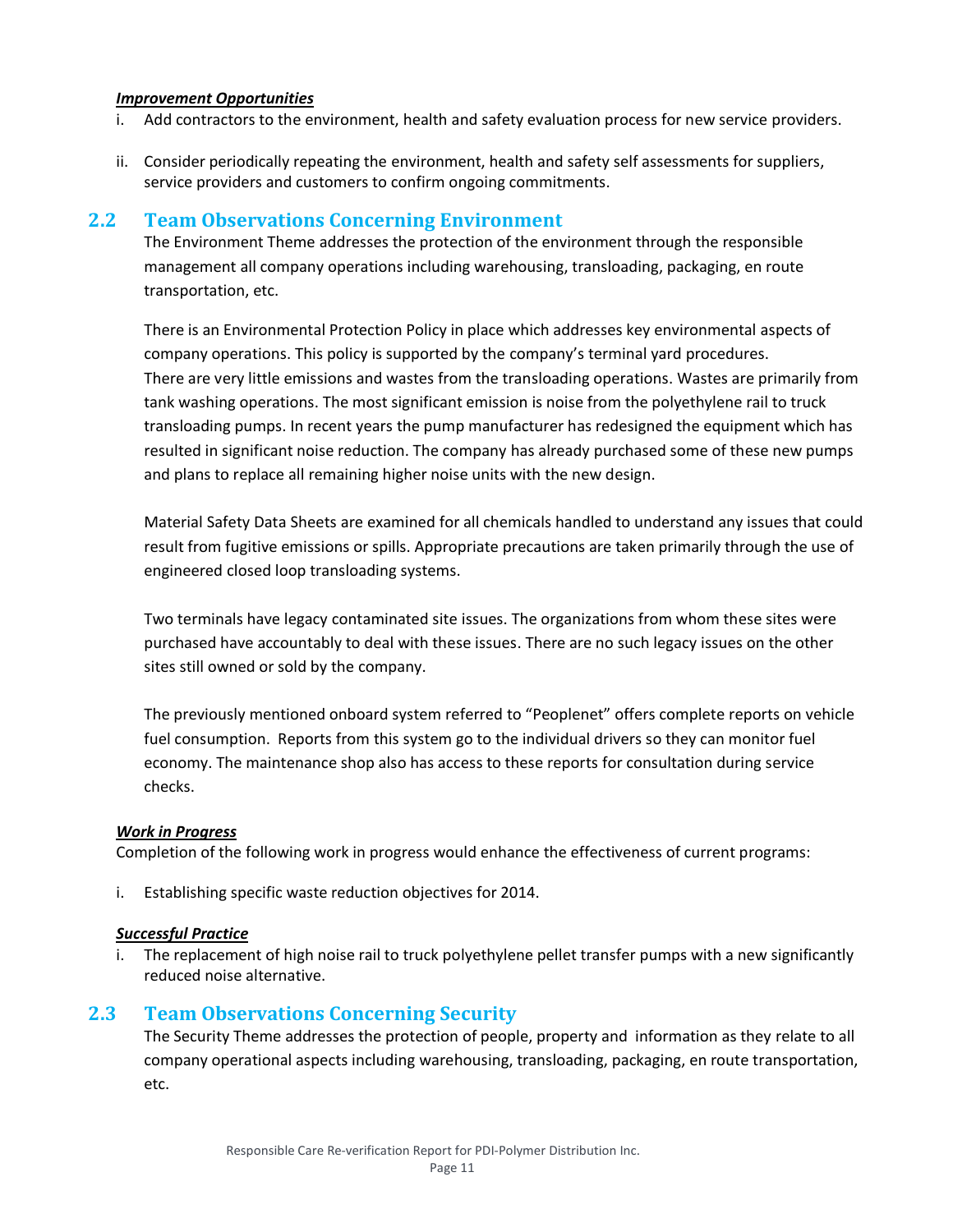Initial risk assessments have been completed for all terminals. This was done on the basis of worst case scenarios and identifying compensating controls. These risk assessments were presented at the last verification. The company has instituted several security features including fencing, night lighting, alarms and patrols at all terminals, with security cameras at the liquids handling facilities. Security during transportation operations is addressed through the USA government/business partnership referred to as Custom-Trade Partnership Against Terrorism and the Canadian equivalent referred to as Partners in Protection. All tankers are sealed and instruction on security is provided in the company's drivers' manual.

The company regularly reviews security risk information as published by CIAC and by various government bodies.

## *Work in Progress*

Completion of the following work in progress is action required to close gaps with respect to related transportation partner model requirements:

i. The review of current security risks as part of the overall operations hazard and risk assessment process, for all facilities that have yet to be done. Scheduled for completion with the next year

#### *Improvement Opportunity*

- i. Consider installing a duplicate information technology server at the Guelph head office to enhance business continuity assurance, in the event of the loss of the main server.
- ii. Implement a process to identify customer requests for transportation of chemicals that are explosives or drug precursors, as part of the new product approval process.

# **2.3 Team Observations Concerning TransCAER**

The TransCAER Theme addresses the protection of people, property and the environment through response to emergencies as they relate to all company operational aspects including warehousing, transloading, packaging, en route transportation, etc. This includes overall social responsibility and effective communication and two way dialogue with all stakeholders who may be affected by or have an interest in company operations.

#### **2.3.1 Emergency Response**

There is a documented emergency response plan in place for the Guelph liquids facility. It addresses procedures to be used in the event of fire, medical or environmental emergencies, with a view to minimizing impacts and co-ordinating response with outside agencies. The company management team has attended media training courses for emergency response, and the Guelph liquids facility team has taken first response training to be able to secure the situation until outside agency support is on scene. The local fire department holds all of their training at the Guelph liquids facility.

Instructions on emergency response actions to take are included in the company's drivers' manual, and the services of a suitably qualified outside emergency response contactor have been retained to respond to any transportation operation emergencies.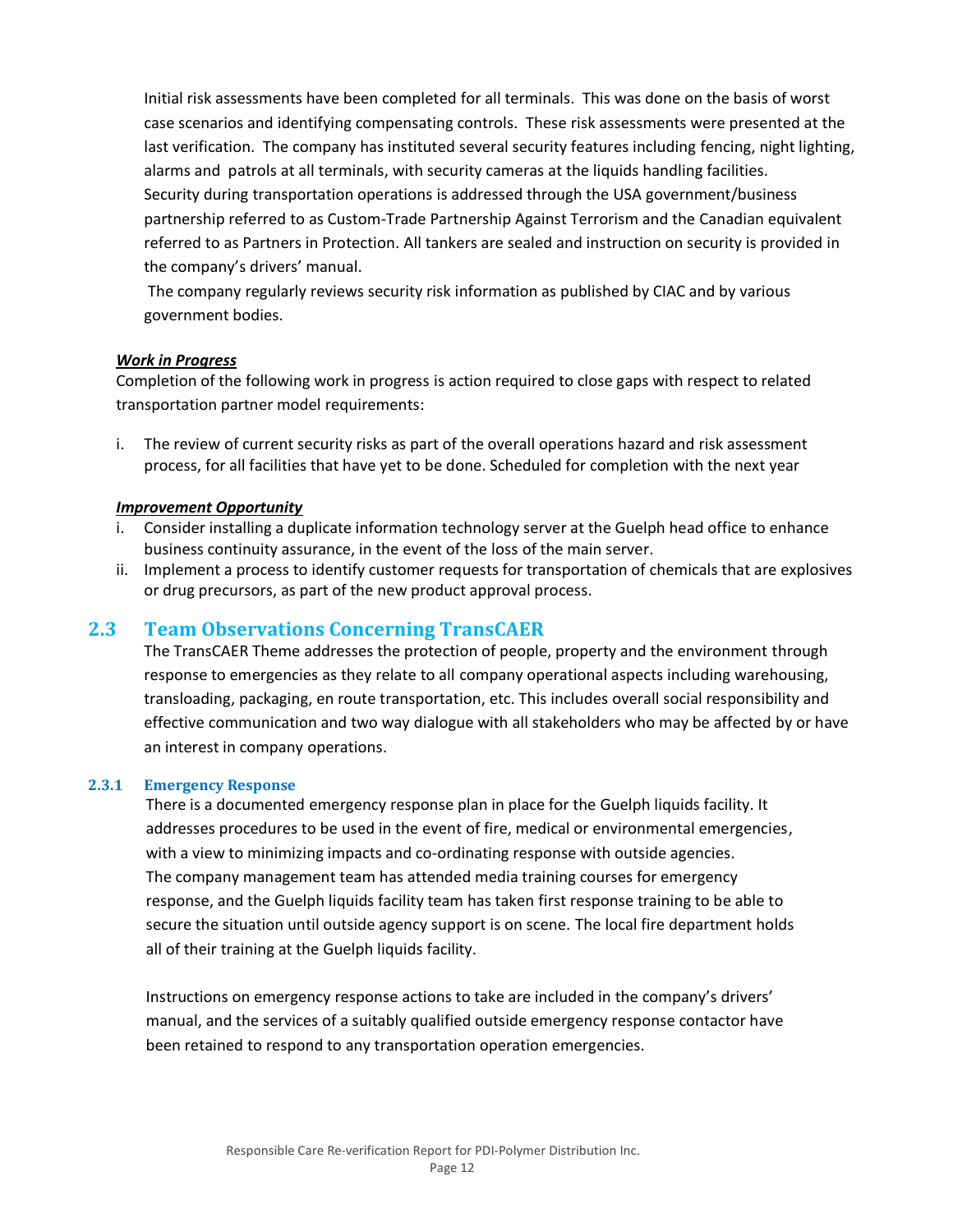# *Finding Requiring Action*

i. Establish site specific emergency preparedness and response plans for all facilities. This should include integration with plans of other operations on shared facilities, potential impact from incident situations at neighbouring facilities, and integration with local municipal emergency plans.

# *Work in Progress*

Completion of the following work in progress would enhance the effectiveness of current programs:

i. The planned integrated emergency exercise with the municipal services and emergency response contractor at the Guelph liquids facility.

## *Improvement Opportunities*

- i. In all emergency preparedness and response plans, include a defined process for debriefing actual emergencies or exercises to assess the effectiveness of the response, and add a reference to the company's policy for dislocated persons.
- ii. Concurrent with facility head count drills, include incident scenario simulations as practical hands on exercises for company responders.

# **2.3.2. TransCAER Outreach**

The Guelph liquids facility maintains regular contact with the local community at large through management meetings with municipal officials and participation in the chamber of commerce.

There have been neighbourhood visits with concerned citizens regarding the company's trucking traffic, noise issues and dust problems, which were reported as having been suitably addressed for the most part. A neighbour who lives adjacent to the Elizabeth Street facility in Guelph, however, expressed ongoing concern, to a verification team representative, regarding noise during truck loading operations and displeasure with the condition of the paint finish on storage tanks placed next to their yard. There have been no concerns or complaints regarding anything to do with chemicals or chemical transportation.

Company phone numbers are available in the phone book and online. There is a company website with email contact, and a community awareness brochure is available that also includes contact information.

The company's Responsible Care Co-ordinator regularly attends regional TransCAER meetings and is currently on the steering committee.

# *Findings Requiring Action*

- i. Implement a process to ensure that near residential and commercial neighbours at the Guelph Victoria Road facility are alerted in a timely manner, in the case of an emergency that could or does have an off-site impact.
- ii. At the Calgary facility, engage in a two way dialogue with surrounding industrial neighbours regarding company operations, including sharing of risks and potential emergency scenarios that might have an impact either way.
- iii. Prepare a document that describes the company's processes for all aspects of community outreach and awareness at all facilities.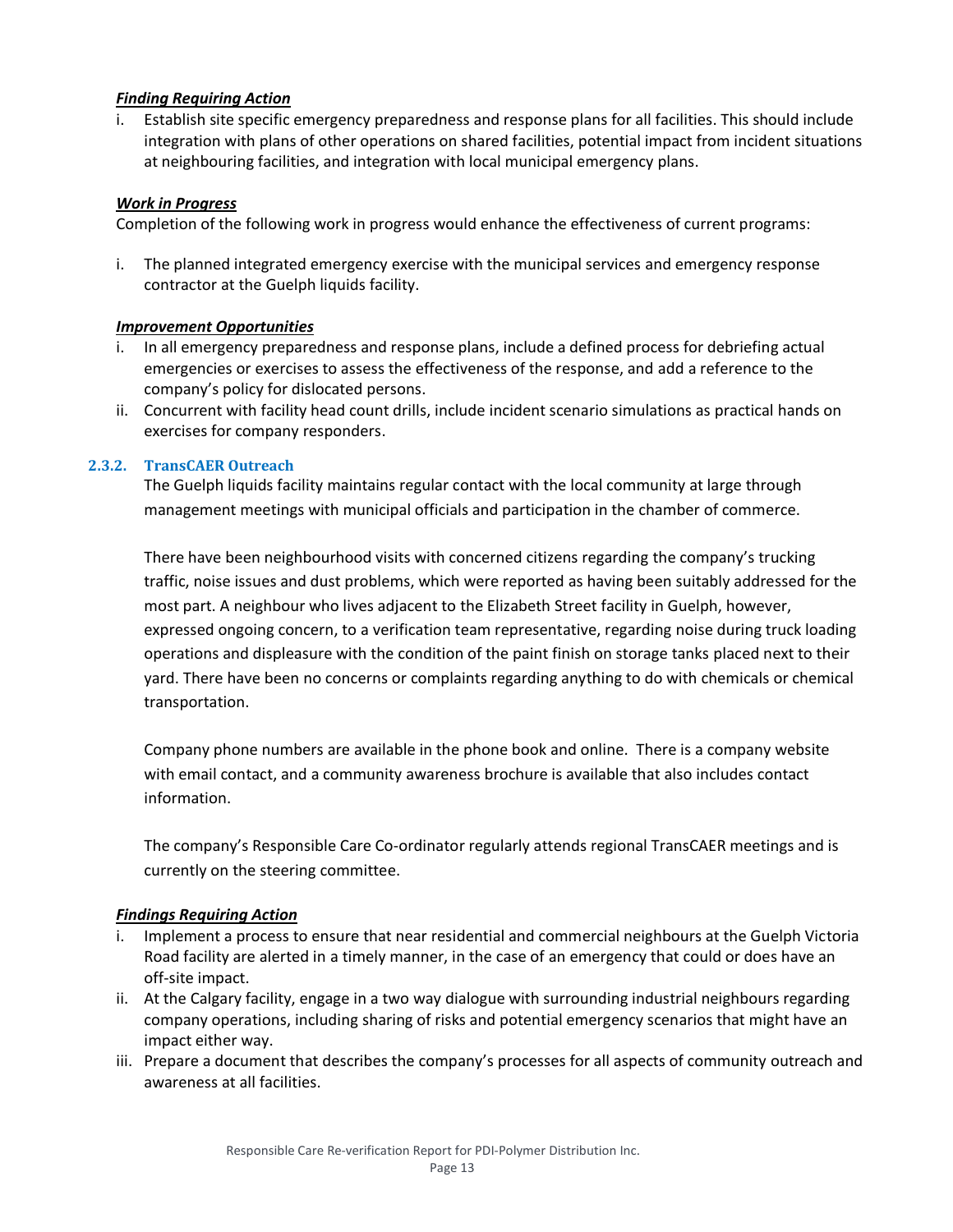# *Work in Progress*

Completion of the following work in progress is action required to close gaps with respect to related transportation partner model requirements:

i. Address ongoing issues (e.g., noise, tank paintwork condition) with the Elizabeth Street neighbour who expressed concern during an interview with a verification team representative.

## *Improvement Opportunity*

i. In the community awareness brochure, consider adding more details that specifically relate directly to the surrounding community in which the brochures are circulated. Also ensure that any technical terminology that is not common knowledge is explained, and avoid the use of acronyms.

#### **2.3.3 Social Responsibility**

The company supports community activities as appropriate. For example the company participates in the local Guelph Two Rivers Conservation Community Group, an organization which helps the community by providing food, cleaning up local rivers, etc. The company helps this group with community lunches, community parties, Christmas events and picnics. They also had an employee doing weekly bread runs to the local food bank.

When an employee loses a loved one the company makes a donation to a relevant charity (e.g., Heath and Stroke Foundation or Canadian Cancer Society) or a charity of the employee's choice.

#### *Successful Practice*

i. Support provided to the Guelph community by providing weekly bread deliveries to the local food bank.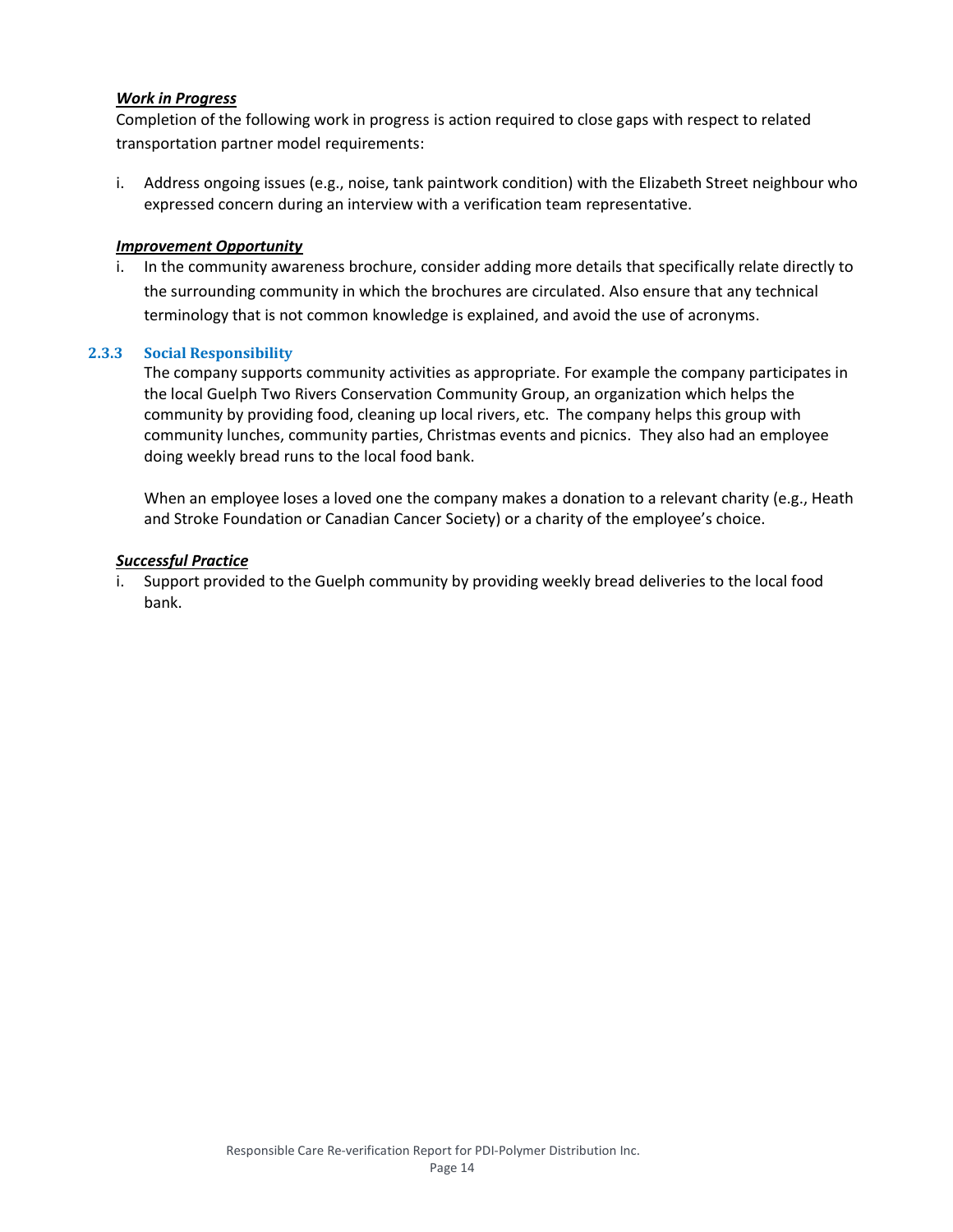# **3. Team Observations on the Company Management System**

It is a requirement of Responsible Care that companies have a documented, self-healing management system or systems capable of identifying and responding to deficiencies and otherwise supporting continual improvement across all company business units, functions, and sites and as a framework for implementing the CIAC Responsible Care Model for Transportation Partners.

The verification team studied PDI-Polymer Distribution Inc. management system(s) and compared and contrasted the attributes of that system(s) to those of a self-healing overall management system as discussed in the CIAC Management System Guide. The verification team's related observations to the company management system(s) are as follows:

# **3.1 Observations on the PLAN Step**

During the PLAN Step of the management system, the company decides what the goals of the company are and how they will be met. In determining those goals, it is expected the company will look inward, across its operations, but will also look outward, considering the expectations of: stakeholders; regulatory requirements; relevant elements of the CIAC Responsible Care Model for Transportation Partners and supporting tools; and other industry benchmarks.

In reviewing the plan step, the following was noted:

Documented Responsible Care related policies are in place with specific goals and objectives being established by senior management, and communicated throughout the organization for understanding, acceptance and implementation. Data used to set those goals and objectives comes from management, employees, audit results, Responsible Care, laws and regulations, new business initiatives, and external resources with respect to best practices.

# **3.2 Observations on the DO Step**

During the Do Step in the management system, the company converts the decisions of the PLAN Step into action and ensures awareness and understanding by all involved. It is expected that the company will implement an organizational structure, assign responsibilities to appropriate personnel, supply sufficient training and resources to execute planned actions and develop and document standards, procedures and programs, as applicable.

In reviewing the do step, the following was noted:

Responsible Care requirements are integrated with the company's registered quality program, supported by an appropriate level of management and support staff.

There is a documented description of the company's overall Responsible Care management system in place, which addresses its plan-do-check-act continual performance improvement process.

There are documented Responsible Care related policies in place which are supported by defined processes and procedures. A gap analysis is currently being prepared to cross reference the requirements of the CIAC Transportation Partners Responsible Care Model with related company programs.

There is an employee training matrix in place which includes a Responsible Care presentation as part of new employee orientation. Some training courses include tests for comprehension with the results being documented and retained on file.

## *Works in Progress*

Completion of the following works in progress are actions required to close gaps with respect to related transportation partner model requirements:

Responsible Care Re-verification Report for PDI-Polymer Distribution Inc.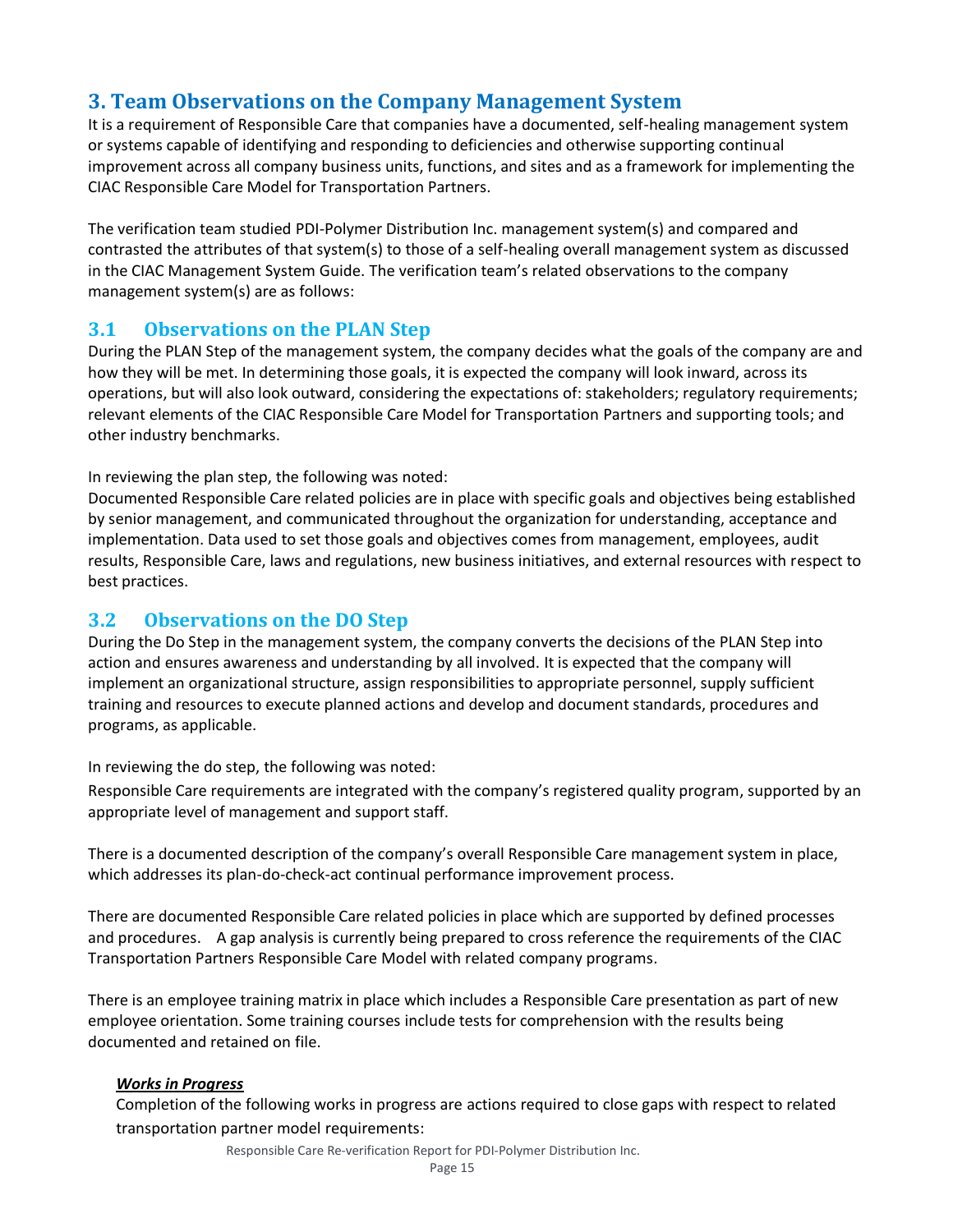- i. The gap analysis currently being prepared to cross reference the requirements of the CIAC Transportation Partners Responsible Care Model with related company programs, as planned for the end of 2013.
- ii. In the gap analysis currently being prepared to cross reference the requirements of the CIAC Transportation Partners Responsible Care Model with related company programs, the addition of references to specific processes and procedures against each category of the model.

# *Successful Practice*

i. The level of commitment to Responsible Care within the organization, and the efforts being made to clearly define processes and procedures in support of the requirements as described in the CIAC Transportation Partners Responsible Care Model.

## *Improvement Opportunities*

- i. Add a listing of all related processes and procedures to the plan-do-check-act sections of the Responsible Care Management System document (QOP014).
- ii. Raise the profile of Responsible Care, by name, within the management system documentation. It is somewhat hidden at the "Procedure" level within the quality system.
- iii. Establish a process to ensure that all employees retain an appropriate ongoing awareness of Responsible Care. A number of those who were interviewed in the workplace were not aware of company commitments in this regard.

# **3.3 Observations on the CHECK Step**

During the CHECK Step in the management system, actions carried out in the DO Step are assessed to determine if they are actually being carried out according to plan, and whether they are achieving the desired outcomes and delivering continual improvement. Here, the overall management system and components will be reviewed along with employee competences for assigned responsibilities, internal and external audits will be undertaken, incidents will be assessed to identify root causes, and performance measurement will be conducted and reviewed.

In reviewing the check step, the following was noted:

A slate of specific indicators, including those defined in the CIAC Transportation Partners Responsible Care Model, is used to measure performance, with trending and analysis being done as appropriate.

An enhancement to the company's current audit program has recently been developed using documented protocols with defined reference criteria, intended to cover yard audits, loader audits, driver audits, packaging audits, drumming audits and terminal audits. Workplace and pre-trip inspections on vehicles are also done. External audits are carried out by the company's insurer.

There is an incident reporting and investigation process in place which is activated whenever an incident occurs that adversely affects people, property or the environment or is at variance company policy or procedure. The process includes for a root cause analysis to the done and corrective actions to be identified. A database of incidents is maintained and reports remain open in the data base until all corrective actions have been completed.

## *Works in Progress*

Completion of the following works in progress would enhance the effectiveness of current programs:

i. Implementation of the newly enhanced audit program, as planned for the end of July 2013.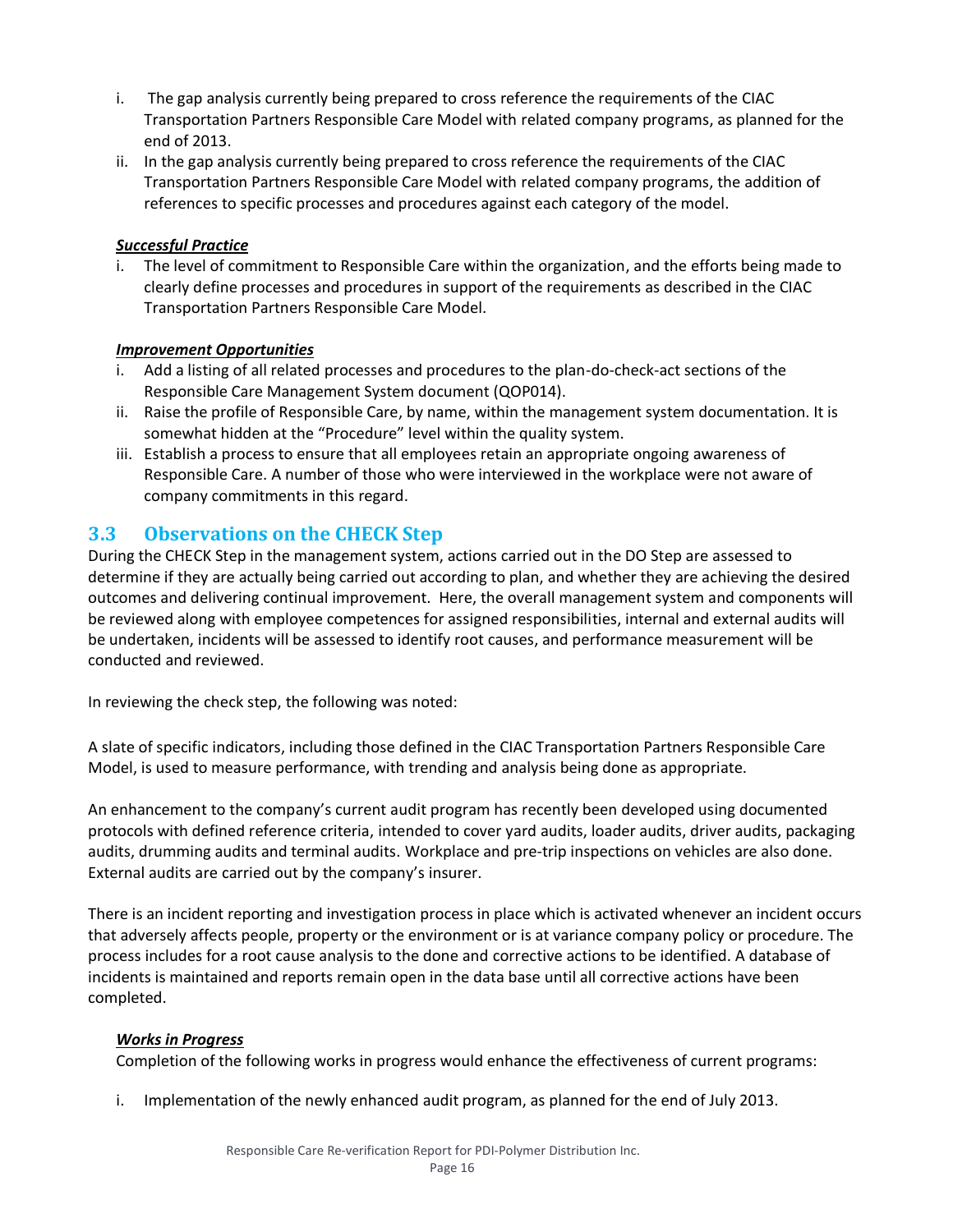# **3.4 Observations on the ACT Step**

During the ACT Step in the management system, the company translates the results of the CHECK Step into corrective actions for improvement. This includes revisiting the PLAN Step to decide whether changes are need to the company's stated goals or action plans, policies and procedures for achieving those goals. Considerations when examining the ACT Step include whether and how: audit and review findings are responded to; performance is communicated internally and externally; employee and contractor performance is rewarded or corrected, etc.

## In reviewing the act step, the following was noted:

Performance is monitored at regular management and employee meetings through review of results versus defined goals, objectives and indicators. This includes audit findings and incident trends etc. Any data which suggests changes are needed to objectives, policies, or procedures etc. are dealt with accordingly.

## *Improvement Opportunity*

i. Consolidate all key Responsible Care related performance indicators and results into a format (e.g., scorecard) to facilitate effective tracking and communication throughout the organization.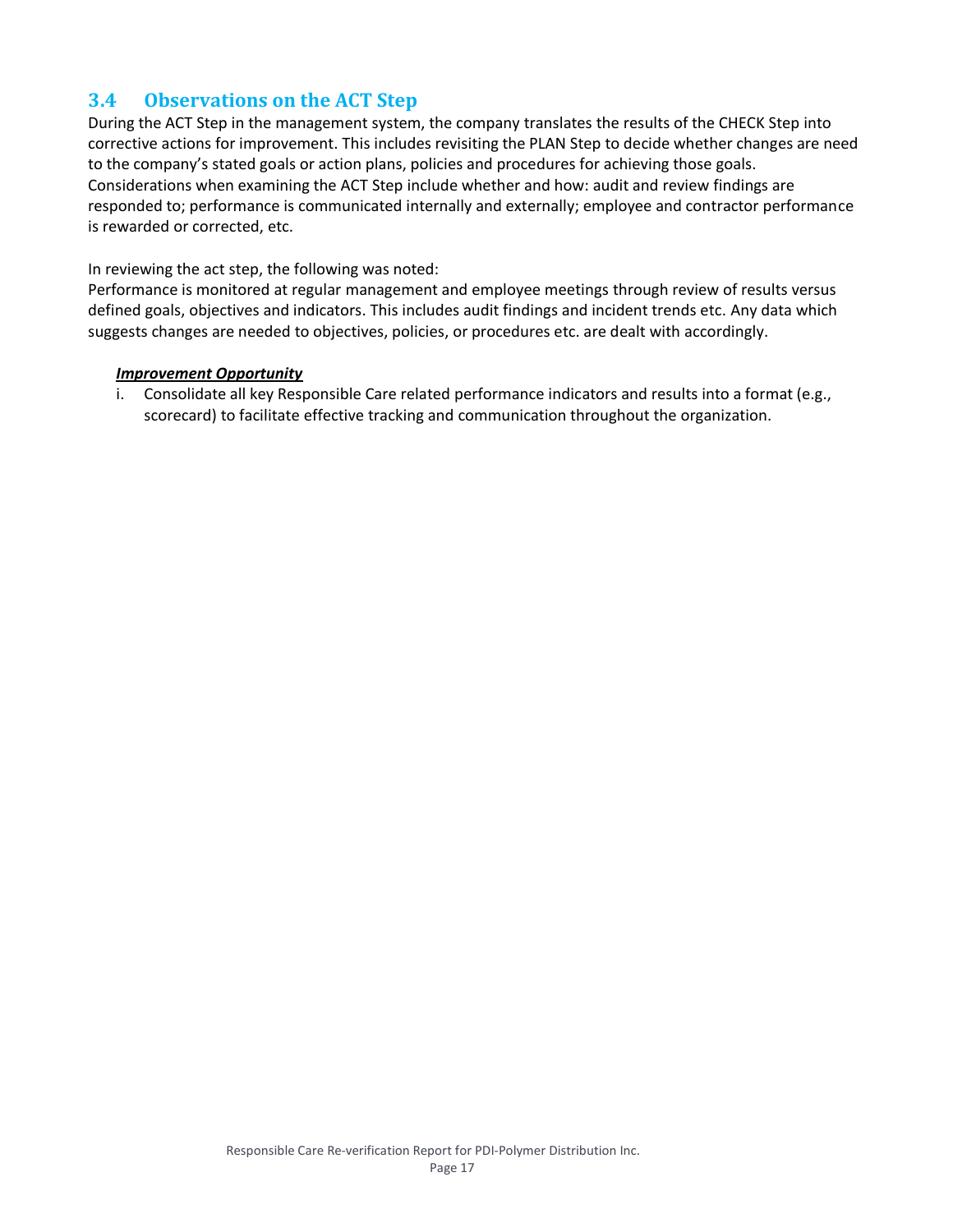# **4. Team Observations on the Responsible Care Ethic and Principles for Sustainability**

Each CIAC partner company is formally committed to the ethic of "*Doing the right thing, and being seen to do the right thing*." This ethic, along with the principles for sustainability is expected to guide the company's decision making and practices. In conducting the verification, the team is looking to understand how well the ethic is understood and adopted within the company, and the degree to which the principles inform the manner in which the company does its business.

The verification team carefully observed PDI-Polymer Distribution Inc. decision making processes and actions and compared and contrasted the attributes of those with the attributes of a company guided by the Responsible Care Ethic and Principles For Sustainability. The verification team's related observations on the company's application of the *Responsible Care Ethic and Principles for Sustainability* are as follows:

The company was seen to be guided by the *Responsible Care Ethic and Principles for Sustainability* in the following aspects:

• *Work for the improvement of people's lives and the environment, while striving to do no harm.* The company is aware of the economical benefit it brings to the local communities where it operates, and through its commitment to Responsible Care strives to do business in a safe and environmentally responsible manner. A recent example was the purchase and set up of a new dedicated rail to truck transloading facility in Guelph, to replace another shared location which was not up to the company's standards for health, safety and security.

• *Be accountable and responsive to the public especially our local communities, who have the right to know the risks and benefits of what we do.* Employees live in the communities where the company operates and hence have a keen interest in the public safety aspects of the organization. There is an open door policy and questions, concerns and opinions are welcomed from the communities. Other than the liquids facilities, the terminals have very limited potential impact on their surroundings. Transportation operations which include the carriage of some hazardous materials generally have a higher risk potential. The company places a high emphasis on employing safe and courteous drivers. The previously mentioned Platinum standing with the company's insurance company is an indicator of the level of safety demonstrated in transportation operations.

• *Take preventive action to protect health and the environment.*

The company's commitment to Responsible Care supported by its related comprehensive policies, processes and procedures together with internal audits and a rigourous incident reporting and investigation program demonstrates the preventive mindset throughout the organization. Implementation of up to date technology also contributes. For example the procurement of new quieter and more efficient rail to truck polyethylene transfer pumps. Truck maintenance standards to optimize fuel efficiency, and in general terms the business model facilitates more energy efficient delivery of goods.

- *Innovate for safer products and processes that conserve resources and provide enhanced value.* The previously mentioned electronic processes that are installed in all trucks to monitor for safe and environmentally responsible driving and advise on appropriate routing for hazardous materials delivery, are examples of state of the art processes for optimum transportation operations.
- *Engage with our business partners to ensure the stewardship and security of our products, services and raw materials throughout their life cycles.*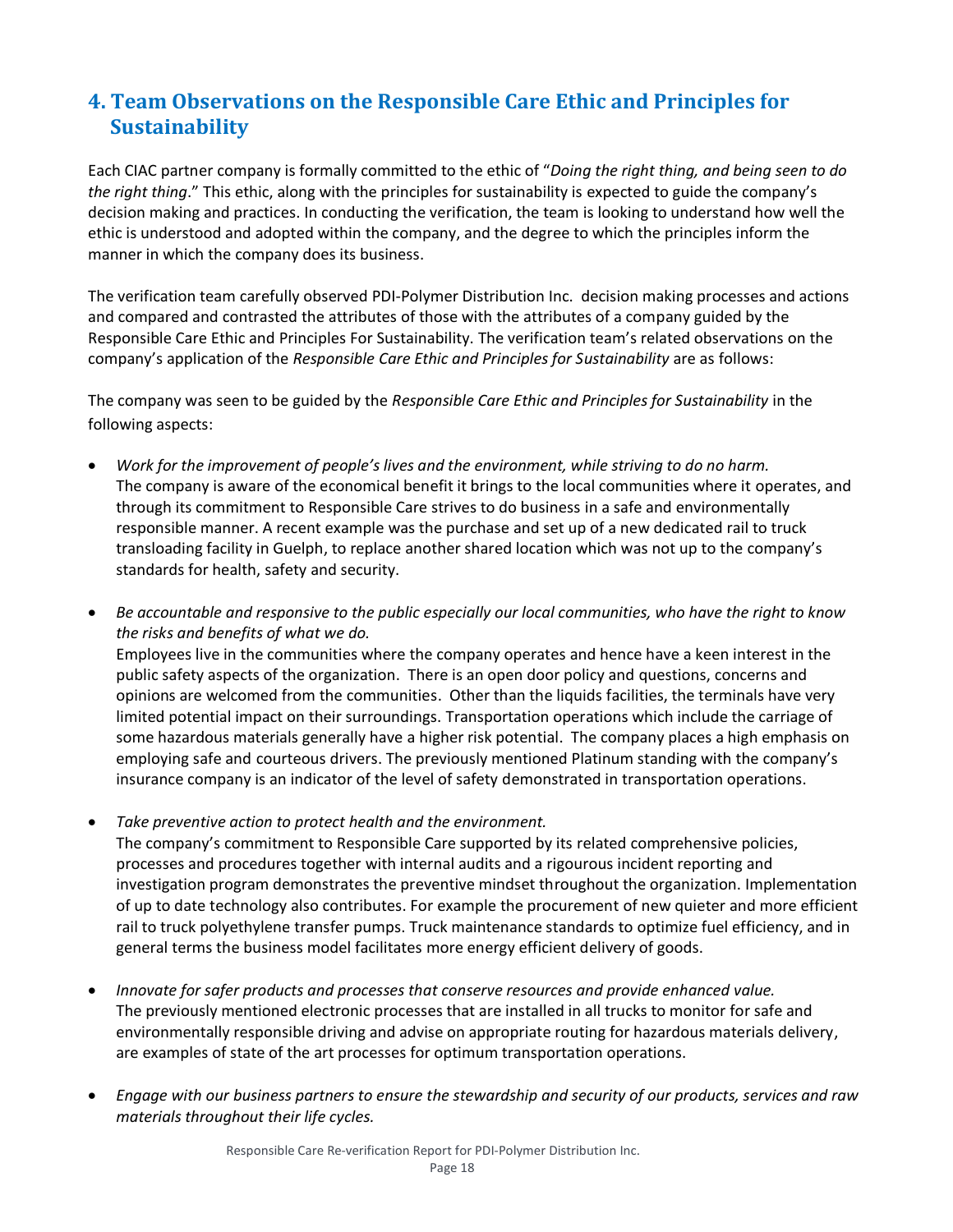The company does not own any product. It is strictly a third party logistics company. They do not hire any outside carriers, but their customers do. All customers go through a screening which includes a product risk assessment prior to engagement.

- *Understand and meet expectations for social responsibility.* Aspects of social responsibility are understood and demonstrated by the company's support to local community organizations and charities.
- *Work with all stakeholders for public policy and standards that enhance sustainability, act to advance legal requirement and meet or exceed their letter and spirit.* As a partner in Responsible Care, company representatives participate in the CIAC Leadership Group, Transportation Community Awareness and Emergency Response and Safety committees local to their head office location.
- *Promote awareness of Responsible Care, and inspire others to commit to the principles.* There is a Responsible Care orientation presentation in place for new hires. The logo is evident on company letterhead and business cards as well as on all company trucks. Community Awareness and Transportation Community Awareness and Emergency Response brochures are available, and Responsible Care is addressed in a company liquids operations information presentation put together for general use.

Some weakness was observed in the following with respect to *Responsible Care Ethic and Principles for Sustainability*:

- *Be accountable and responsive to the public especially our local communities, who have the right to know the risks and benefits of what we do.* There is some work to be done in ensuring that the neighbours adjacent to the Guelph liquids facility are kept aware of the site risk scenario and know what to do in emergency that may impact them.
- *Promote awareness of Responsible Care, and inspire others to commit to the principles.* There is limited awareness among employees regarding Responsible Care by name.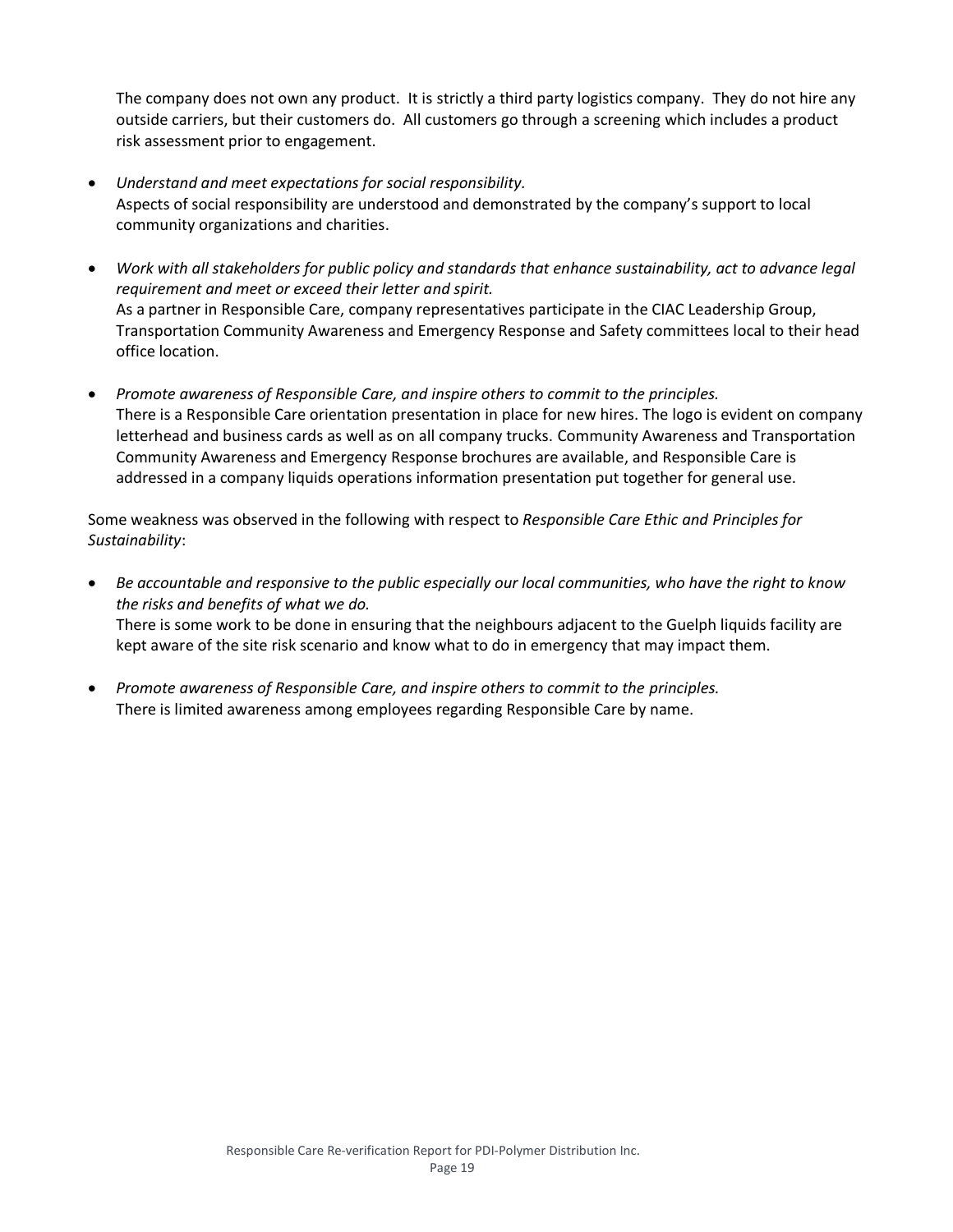# **5. Verification Team Conclusion**

As a result of the examination conducted, and in consideration of the observations communicated within this report, the verification team is of the opinion that the Responsible Care Ethic and Principles for Sustainability are guiding company decisions and actions, and that a self-healing management system is in place to drive continual improvement. The team believes that the company is capable of responding to the range of Findings Requiring Action identified during the re-verification, as summarized in the Executive Summary and discussed in detail in the report. The re-verification is complete and no further involvement is required by the verification team**.**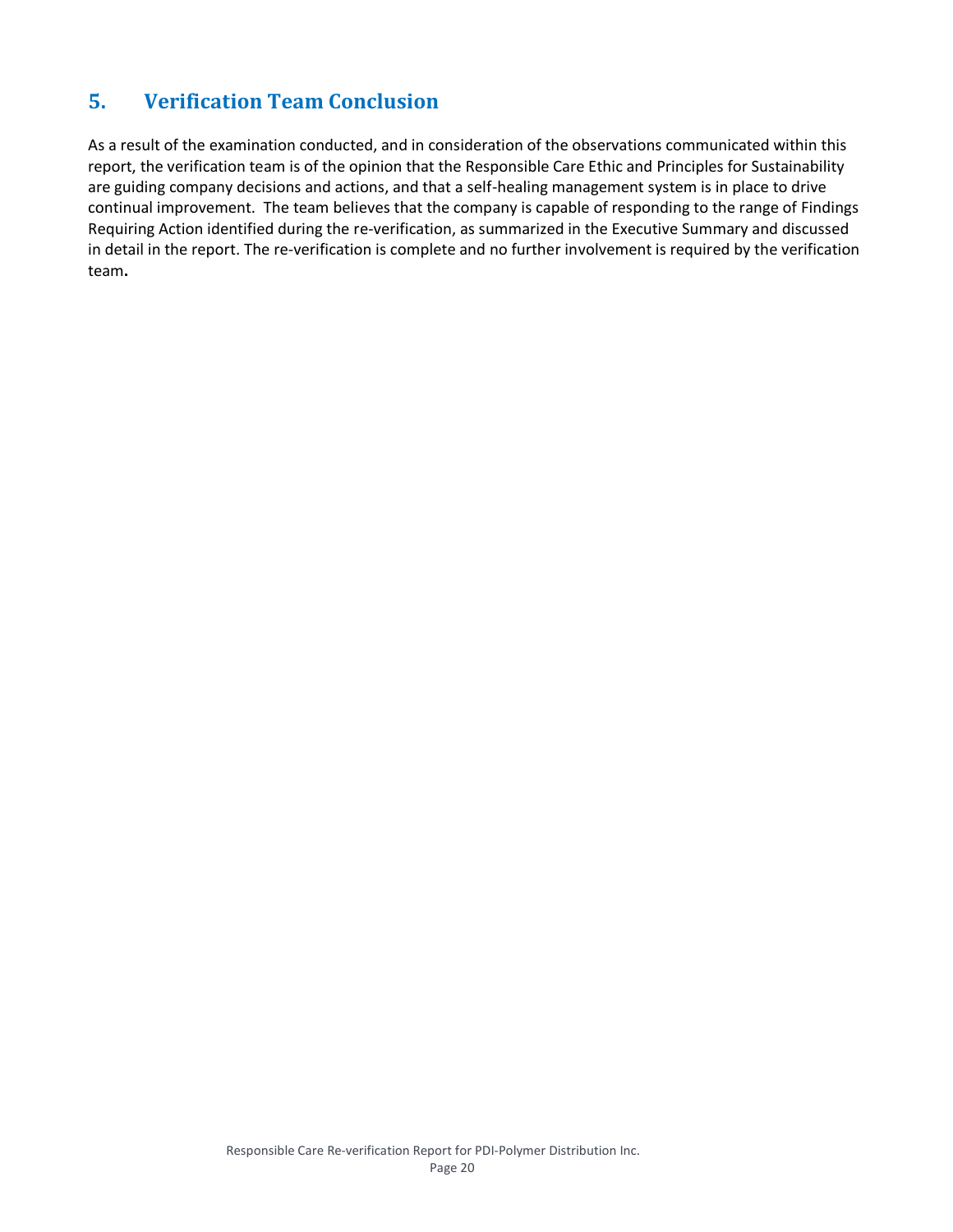# **Attachment 1**

# **Company Response to Verification Team Report**

On behalf of PDI-Polymer Distribution Inc., I have reviewed this verification report. The observations and conclusions contained in the report have been discussed with the verification team.

We will communicate the results of the verification exercise with our CIAC peers at their next meeting, and will discuss the verification results with our stakeholders, including those representing communities near our operating sites.

We will give consideration to the Improvement Opportunities identified by verification team and will assist the CIAC in communicating and sharing the identified Successful Practices to other CIAC partners. Plans will be developed and implemented to respond to the Findings Requiring Action and those Works in Progress where action is required to close gaps with respect to requirements, as identified by the verification team. Our progress in implementing those plans will be discussed when preparing our Annual Statement of Re-Commitment to Responsible Care, and communicated to the verification team at the time of our next verification.

Richard I Standish President January 10, 2014